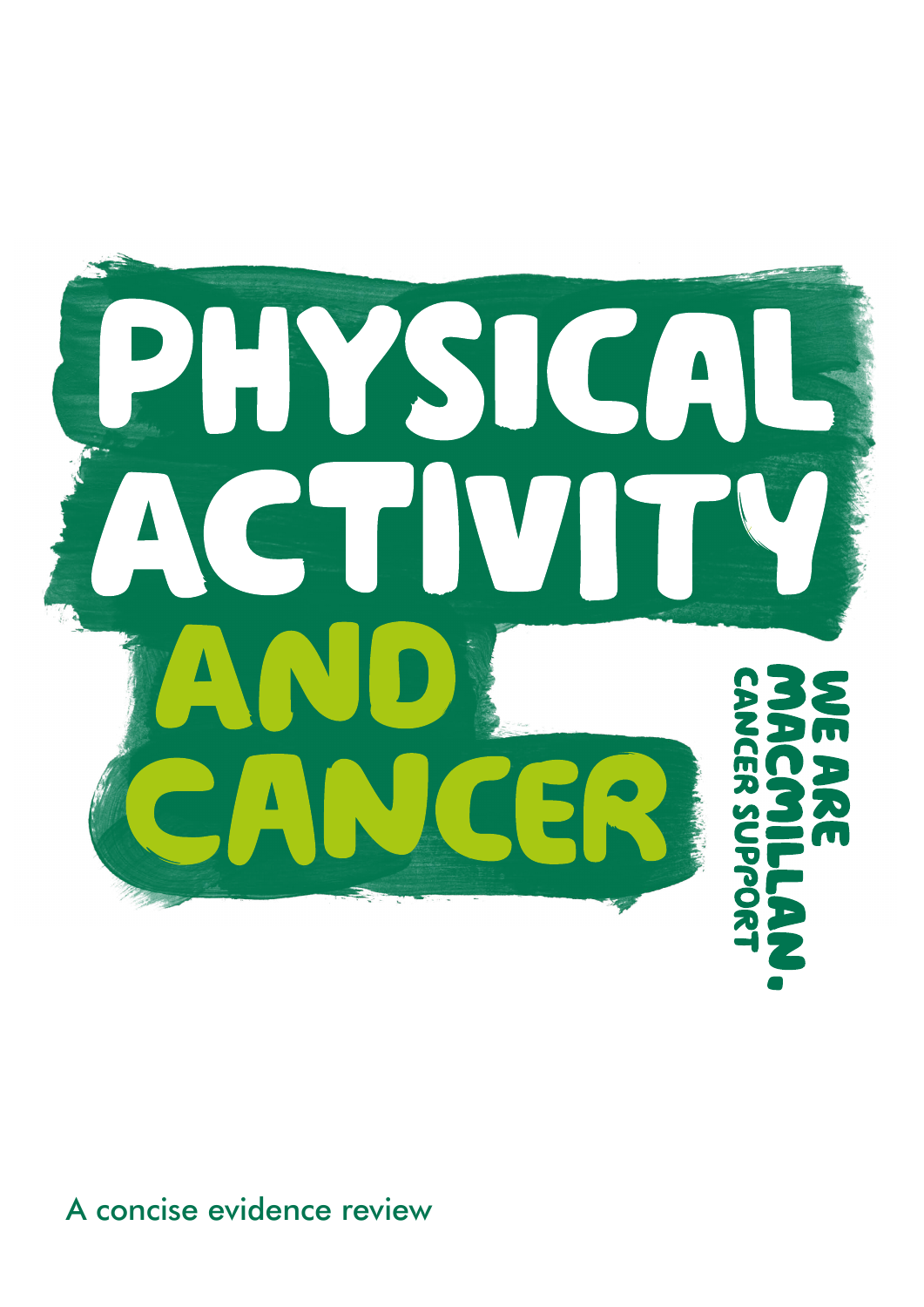### Acknowledgements

This report was written by Dr Clare Stevinson, Loughborough University; Dr Anna Campbell, MBE, Edinburgh Napier University; Dr Nick Cavill, University of Oxford; Jo Foster, Macmillan Cancer Support.

Published 2017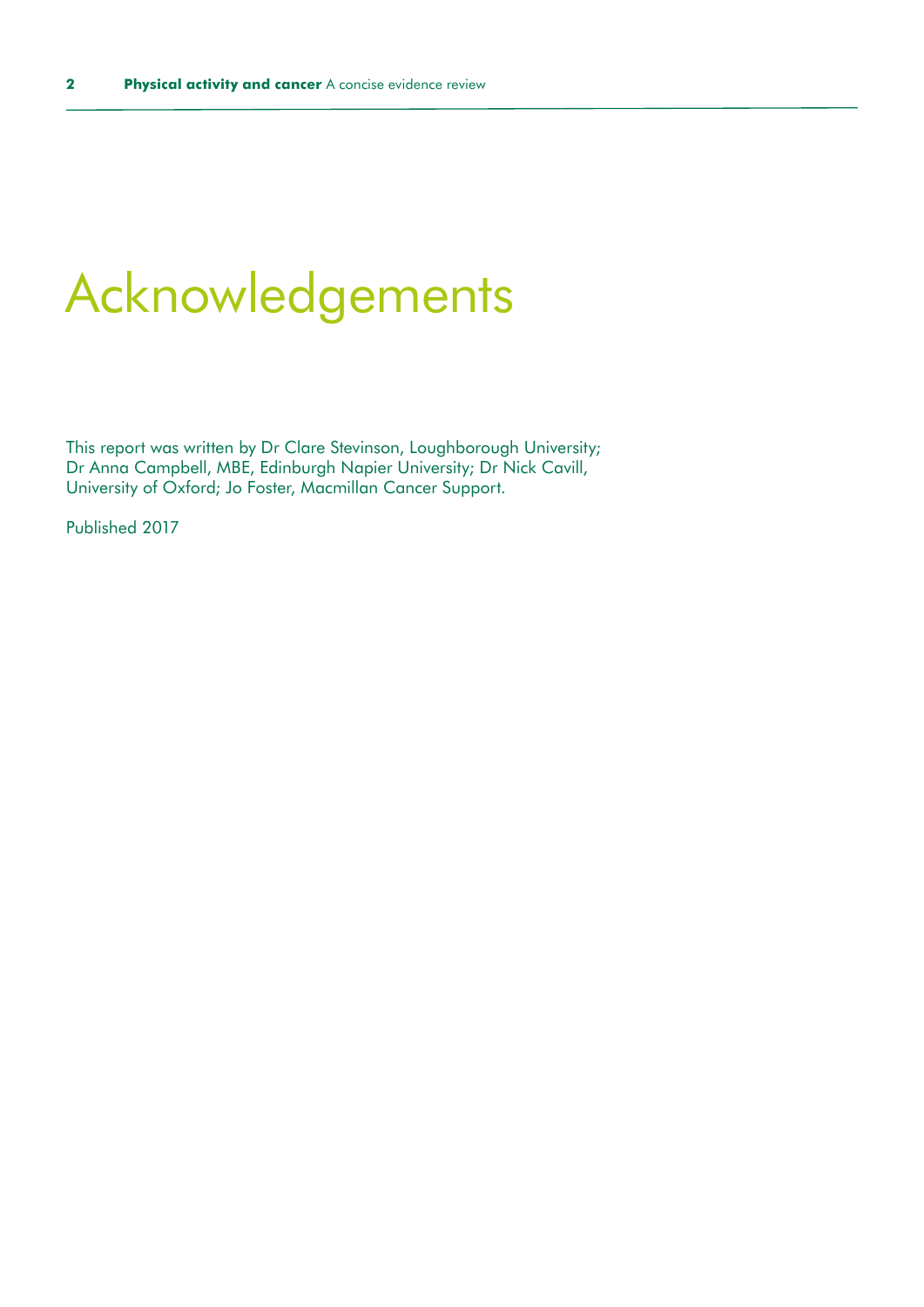# **Contents**

| <b>Executive summary</b>                  | 4                        |
|-------------------------------------------|--------------------------|
| <b>Background</b>                         | <u>5</u>                 |
| <b>Methods</b>                            | <u> 6</u>                |
| <b>Physical activity pre-treatment</b>    | Z                        |
| <b>Physical activity during treatment</b> | $\underline{\mathbf{8}}$ |
| <b>Physical activity post-treatment</b>   | 12                       |
| Physical activity in palliative care      | <u>15</u>                |
| <b>Physical activity and survivorship</b> | 17                       |
| <b>Physical activity guidelines</b>       | <u>19</u>                |
| <b>Conclusions</b>                        | <u>21</u>                |
| <b>Useful resources</b>                   | <u>22</u>                |
| <b>Glossary</b>                           | <u>23</u>                |
| <b>References</b>                         | <u> 25</u>               |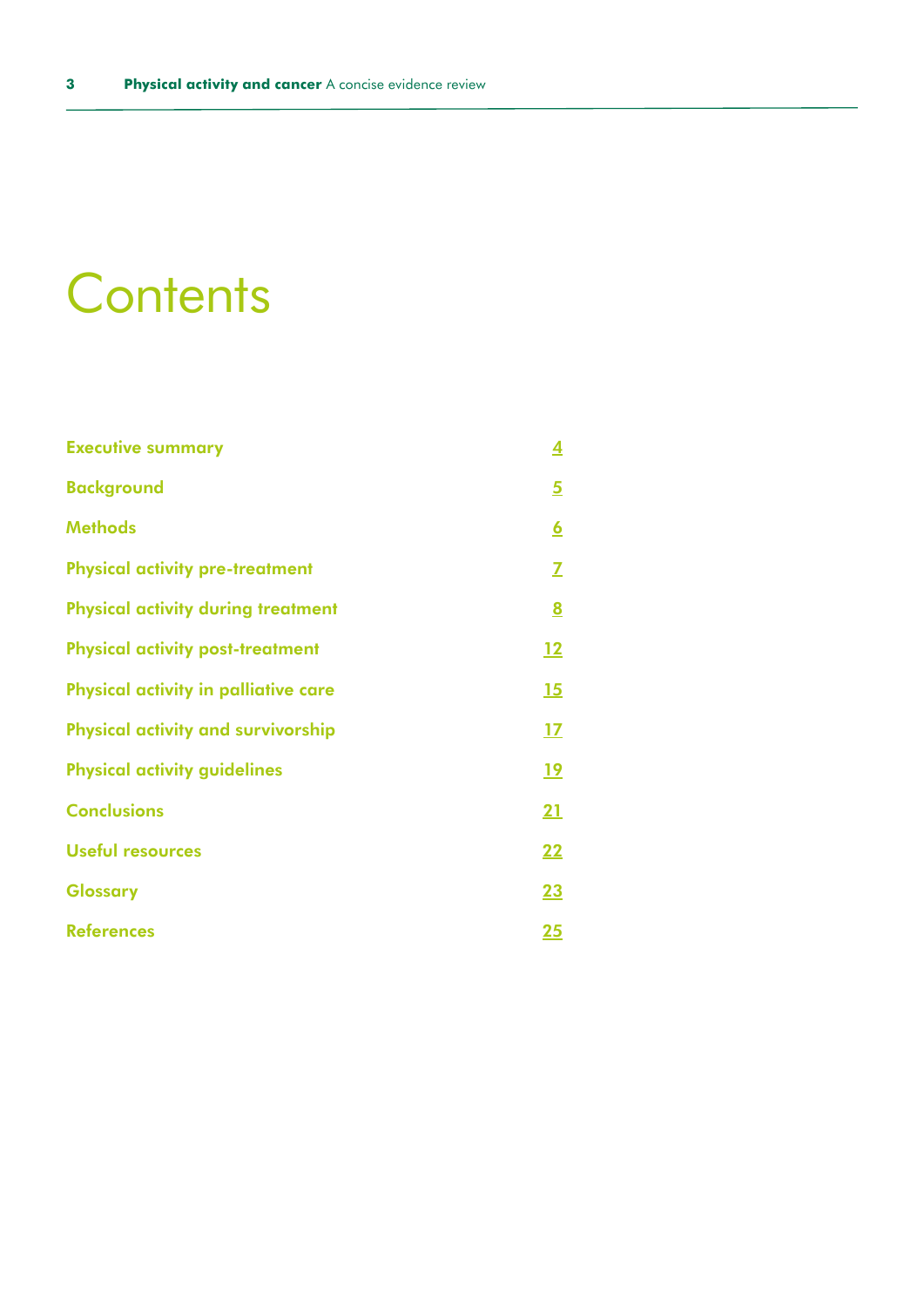### <span id="page-3-0"></span>Executive summary

There is a growing evidence base indicating that physical activity has potential value at all stages of the cancer care pathway.

Preliminary evidence suggests that following an exercise programme before treatment (prehabilitation) leads to increased cardiorespiratory fitness, fewer post-operative complications and shorter hospital admissions.

There is stronger evidence demonstrating that exercising while undergoing cancer treatment helps to preserve cardiorespiratory and muscular fitness, and to control cancer-related fatigue.

Similarly, promising evidence indicates that after completion of treatment, undertaking an exercise programme leads to increased cardiorespiratory and muscular fitness, reduced fatigue, and improved body composition and wellbeing outcomes.

For patients under palliative care, preliminary evidence suggests that exercise is feasible, and may help maintain physical function, control fatigue, and improve bone health.

In addition, there is preliminary evidence that regular physical activity after a cancer diagnosis is associated with longer survival and lower risk of recurrence or disease progression.

International guidelines recommend minimising inactivity at all times, maintaining some physical activity while undergoing treatment, and building towards age-appropriate guidelines for health-enhancing physical activity after completing treatment.

Key safety precautions include the avoidance of high-intensity activities when immunosuppressed, or experiencing pain, severe fatigue, or compromised bone health, and avoiding activities requiring balance when frail or experiencing dizziness or peripheral sensory neuropathy. In addition, anyone with a stoma should start with low resistance exercise and progress slowly to avoid herniation.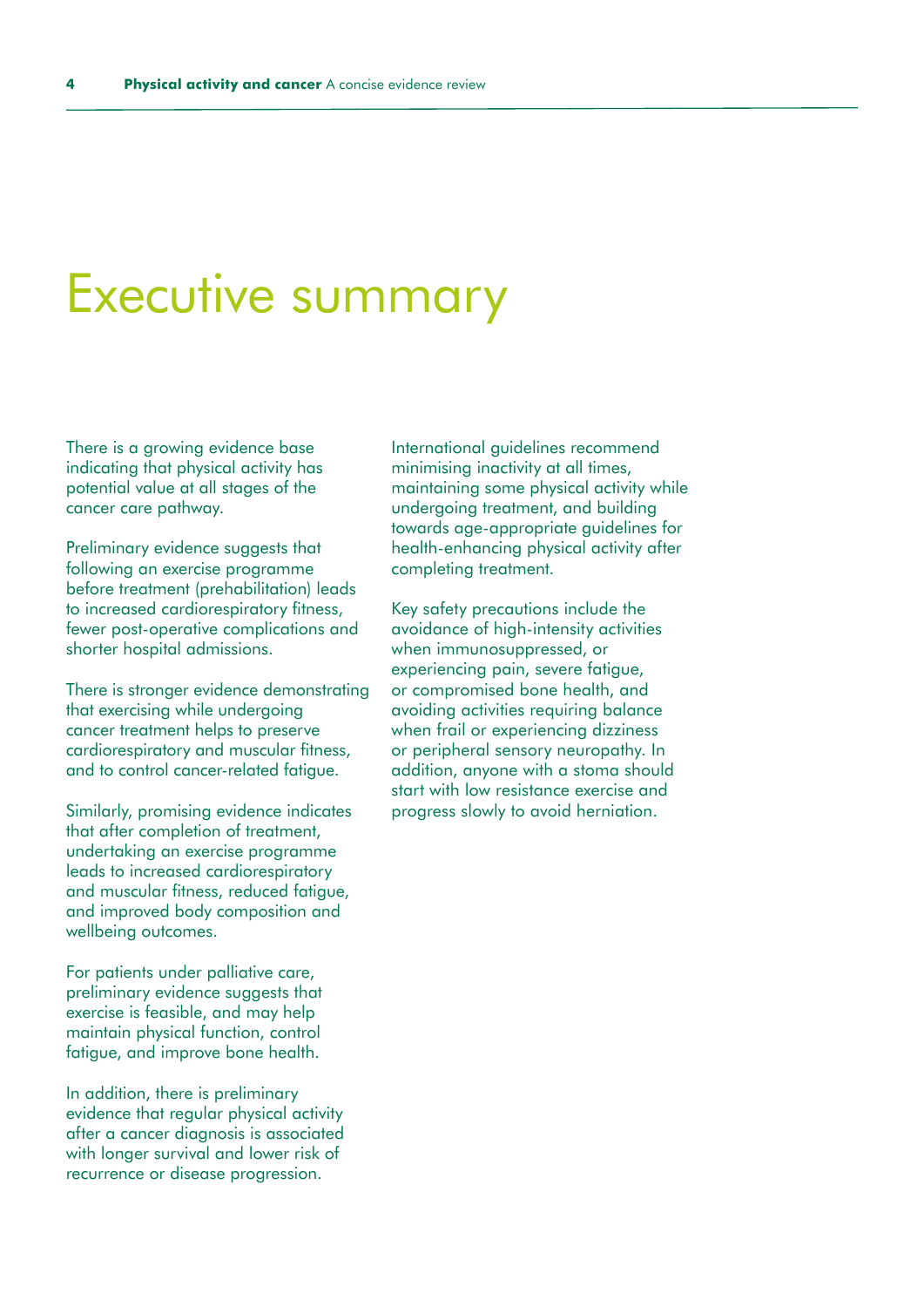### <span id="page-4-0"></span>Background

Improved cancer survival rates, along with a growing and aging population, are contributing to increasing cancer prevalence. By 2040 it is estimated that a total of 5.3 million adults in the United Kingdom will be living with or beyond a cancer diagnosis, representing 6.2% of the male population and 8.5% of the female population.<sup>1</sup>

Recognition of the importance of physical activity for people affected by cancer has expanded in recent years, and the evidence base is growing. Physical activity has potential benefit at all stages of the cancer care pathway (Figure 1), and this report provides a concise summary of the current research for adult populations.

In addition, many cancer patients have comorbidities, with the most common being cardiovascular, metabolic, musculoskeletal and psychological disorders.2 Physical activity has a role in the prevention and management of these conditions, thereby strengthening the need for greater focus on helping those affected by cancer to maintain healthy active lifestyles.

Healthcare professionals are well placed to promote physical activity with their patients. Studies have demonstrated that patients are receptive to advice about lifestyle factors, particularly soon after diagnosis, $3$  with even brief conversations effective in changing attitudes and behaviour.4,5

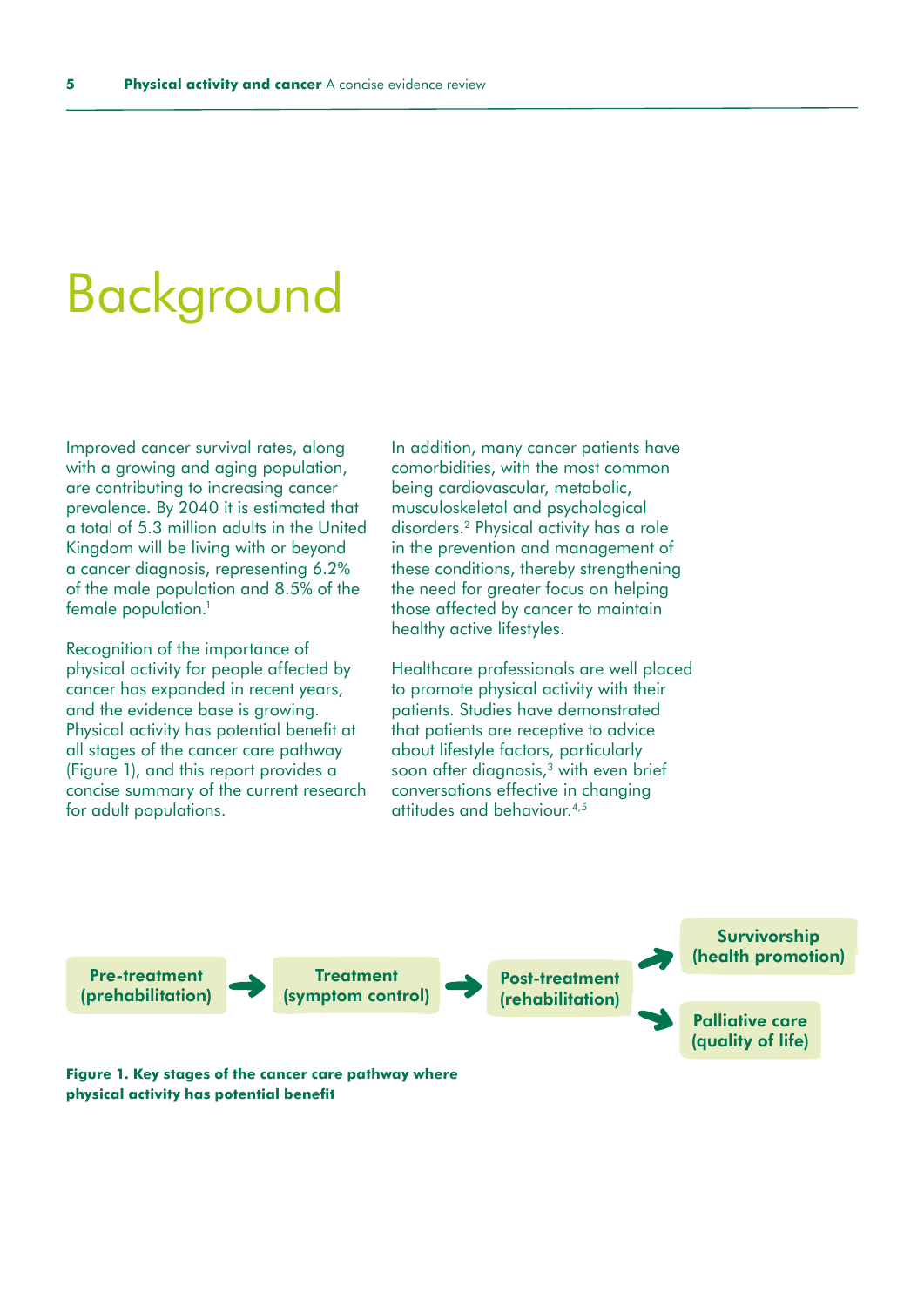### <span id="page-5-0"></span>**Methods**

This report replaces the Macmillan concise evidence review from 2011.6 The evidence presented here is based on the results of a longer report<sup>7</sup> that summarises the findings of two comprehensive reviews of published systematic reviews of lifestyle factors for cancer outcomes.8,9 These reviews used rigorous approaches to locate, appraise, and grade evidence as high, moderate, low, or very low quality.

For the current report, the evidence base was updated to include any additional systematic reviews and high quality studies (randomised controlled trials [RCT] or prospective cohort studies) from 2010–2016 identified by searching the Cochrane Database of Systematic Reviews and two scientific databases specialising in medicine (MEDLINE), and physical activity (SPORTDiscus). The original evidence gradings were renamed as compelling, promising, and preliminary for the current report to provide a simple representation of the quality, strength, and consistency of the body of evidence available for the outcomes presented (Figure 2).

### **Compelling**

High quality body of evidence with no uncertainty over the effects demonstrated.

### **Promising**

Moderate quality body of evidence with some uncertainty over the effects demonstrated.

### **Preliminary**

Low or very low quality evidence with considerable uncertainty over the effects demonstrated.

#### **Figure 2. Evidence levels**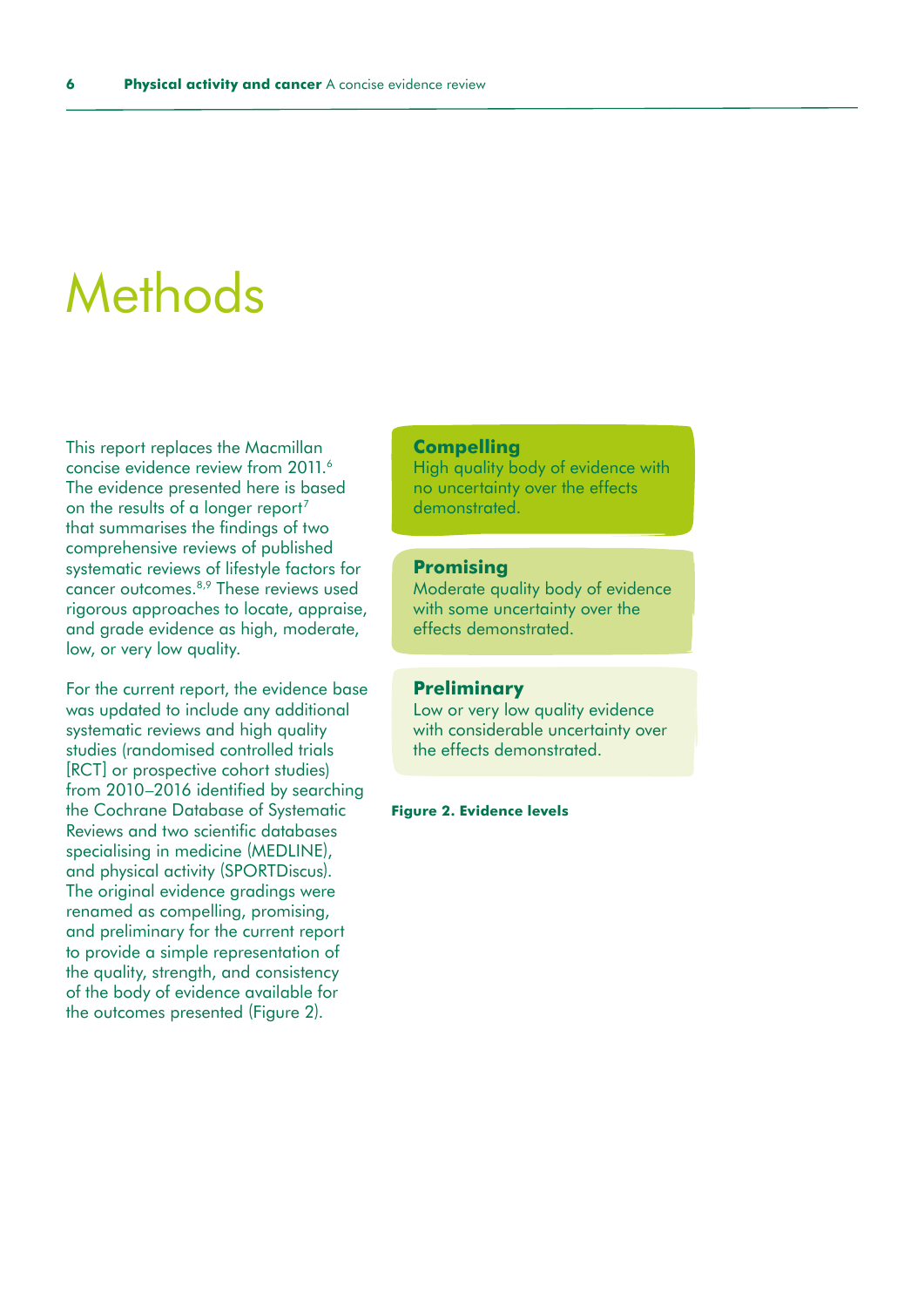### <span id="page-6-0"></span>Physical activity pre-treatment

Exercising to increase fitness before undergoing surgery or other therapies (prehabilitation) is encouraged to help patients tolerate difficult treatments and experience fewer complications.10 Evidence on this subject is emerging, and suggests that exercise training is feasible in the weeks prior to surgery and during

neo-adjuvant treatment<sup>11</sup> and leads to improvements in physical function. There is also preliminary evidence of fewer post-operative complications and shorter hospital stays, although results have been inconsistent (Table 1). No evidence relating to treatment success or prognosis is yet available.

#### **Table 1. Evidence for physical activity performed before cancer treatment**

| <b>Outcome</b>                  | <b>Evidence summary</b>                                 |                                                                                                                                                                                                    | <b>Evidence</b><br><b>level</b> |
|---------------------------------|---------------------------------------------------------|----------------------------------------------------------------------------------------------------------------------------------------------------------------------------------------------------|---------------------------------|
| Physical<br>function            | Lung cancer                                             | Cardiorespiratory fitness and lung<br>function were improved in a meta-<br>analysis of 5 RCTs of lower and upper<br>body aerobic training performed<br>pre-surgery. <sup>12</sup>                  | Preliminary                     |
|                                 | Abdominal<br>cancers<br>(colorectal,<br>liver, bladder) | Small cardiorespiratory fitness<br>improvements were reported from a<br>systematic review of 7 RCTs of walking<br>or cycling programmes in patients<br>undergoing abdominal surgery. <sup>13</sup> | Preliminary                     |
| Post-operative<br>complications | Lung cancer                                             | Fewer post-operative complications<br>and shorter <b>hospital stays</b> were<br>reported from a meta-analysis of 5<br>RCTs of aerobic exercise programmes. <sup>12</sup>                           | Preliminary                     |
|                                 | Prostate cancer                                         | Reduced rates of <b>urinary incontinence</b><br>3 months after prostatectomy were<br>reported from pre-surgical pelvic floor<br>exercises in a meta-analysis of 6 RCTs. <sup>14</sup>              | Preliminary                     |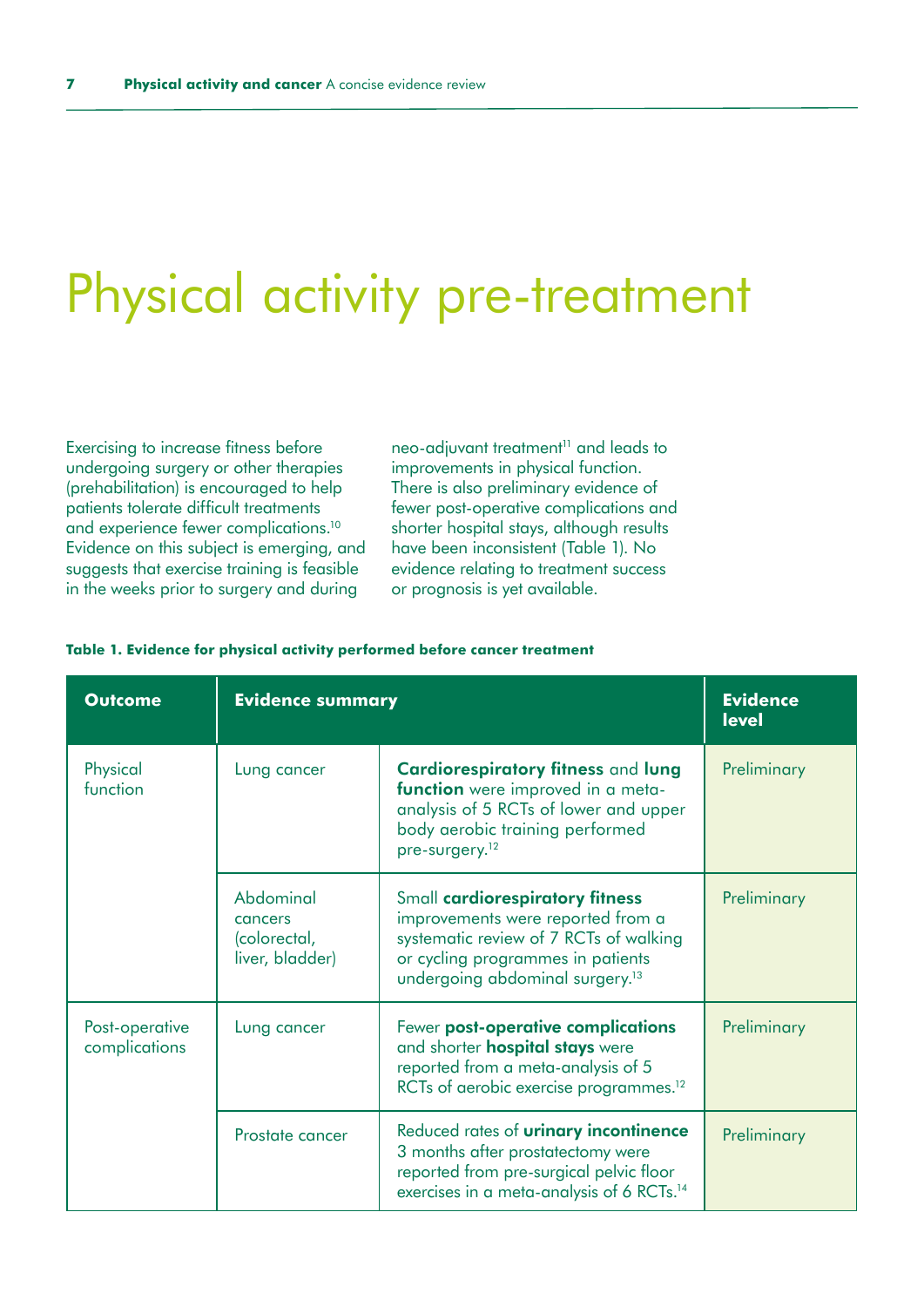### <span id="page-7-0"></span>Physical activity during treatment

During a course of treatment (e.g. chemotherapy or radiotherapy) patients often become physically deconditioned, losing both cardiovascular and muscular fitness, and experiencing fatigue. Traditional advice for combating fatigue centring on energy conservation is counterproductive, since excessive rest worsens treatment-related loss

of physical function. This can lead to a vicious cycle of accumulating fatigue and deteriorating function (Figure 3). A promising body of evidence indicates that an appropriate balance of physical activity alongside rest during treatment periods helps to control fatigue and maintain physical function (Table 2).



**Figure 3. Vicious cycle of deconditioning, fatigue, and rest**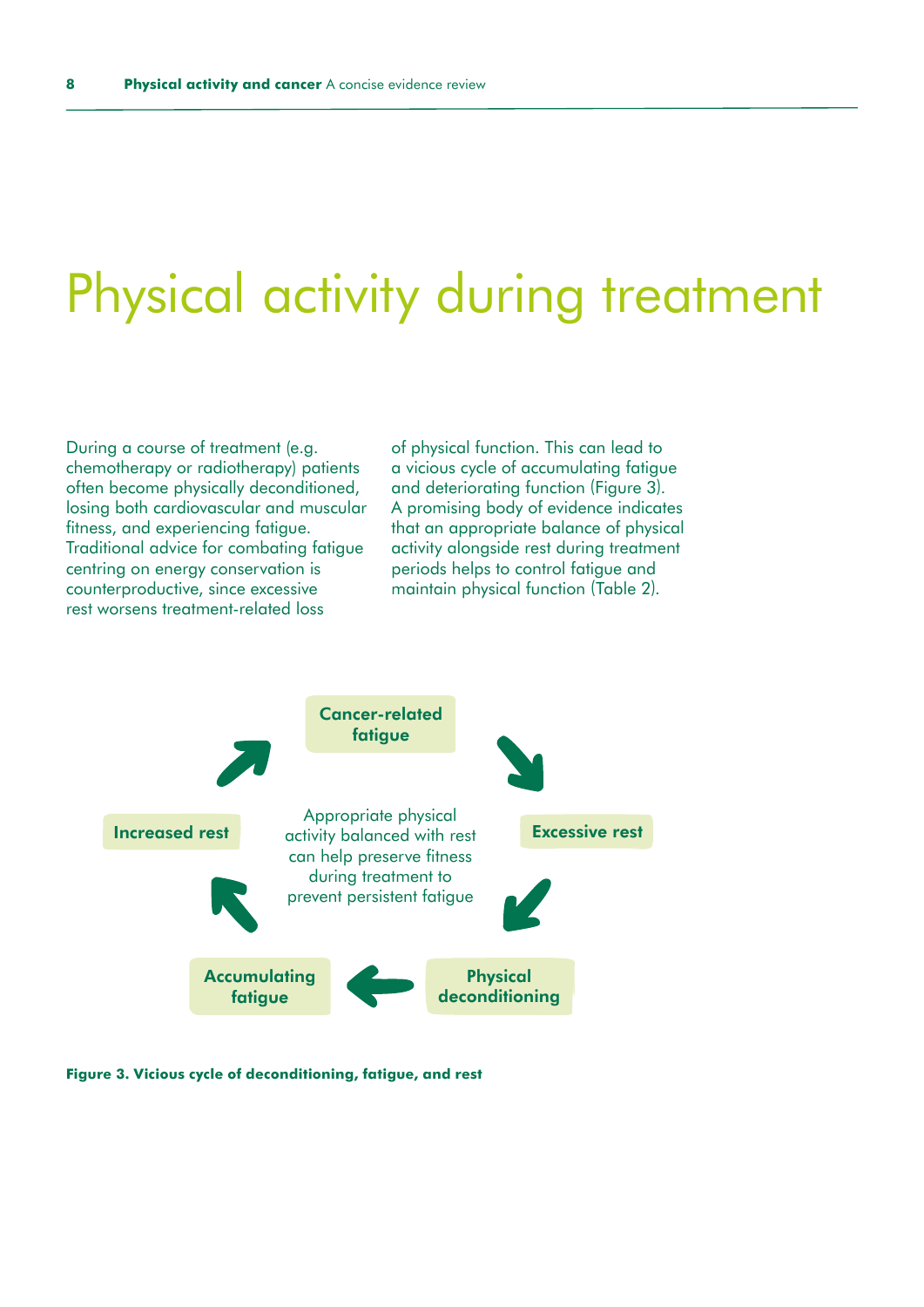| <b>Outcome</b>       | <b>Evidence summary</b>  |                                                                                                                                                                                                                                                                                                                                                                                                                                                         | <b>Evidence</b><br><b>level</b> |
|----------------------|--------------------------|---------------------------------------------------------------------------------------------------------------------------------------------------------------------------------------------------------------------------------------------------------------------------------------------------------------------------------------------------------------------------------------------------------------------------------------------------------|---------------------------------|
| Physical<br>function | All cancers              | Exercise programmes undertaken<br>during chemotherapy helped prevent<br>declines in cardiorespiratory and<br>muscular fitness, and even led to<br>small improvements in a systematic<br>review of 14 RCTs. <sup>15</sup> Similarly, increases<br>in <b>muscular strength</b> were reported<br>from a systematic review of 16 RCTs<br>of patients performing aerobic<br>and/or resistance exercise during<br>chemotherapy or radiotherapy. <sup>16</sup> | Preliminary                     |
|                      | <b>Breast cancer</b>     | Moderate improvements in<br>cardiorespiratory fitness (15 RCTs)<br>and small increases in <b>muscular</b><br>strength (9 RCTs) were reported<br>from meta-analyses of aerobic or<br>resistance exercise. <sup>17</sup>                                                                                                                                                                                                                                  | Promising                       |
|                      | Prostate cancer          | Increases in <b>muscular fitness</b> and<br>small improvements or maintenance<br>of cardiorespiratory fitness were<br>observed in men receiving androgen<br>deprivation therapy in a systematic<br>review of 5 RCTs of aerobic and<br>resistance exercise. <sup>18</sup> Similar results<br>were observed from 4 RCTs of exercise<br>during radiotherapy. <sup>19</sup>                                                                                 | Preliminary                     |
|                      | Haematological<br>cancer | Improvements in cardiorespiratory<br>and <b>muscular fitness</b> were reported<br>in a systematic review of 10 RCTs<br>of exercise interventions performed<br>while hospitalised for stem cell<br>transplantation. <sup>20</sup>                                                                                                                                                                                                                        | Preliminary                     |

### **Table 2. Evidence for physical activity during cancer treatment**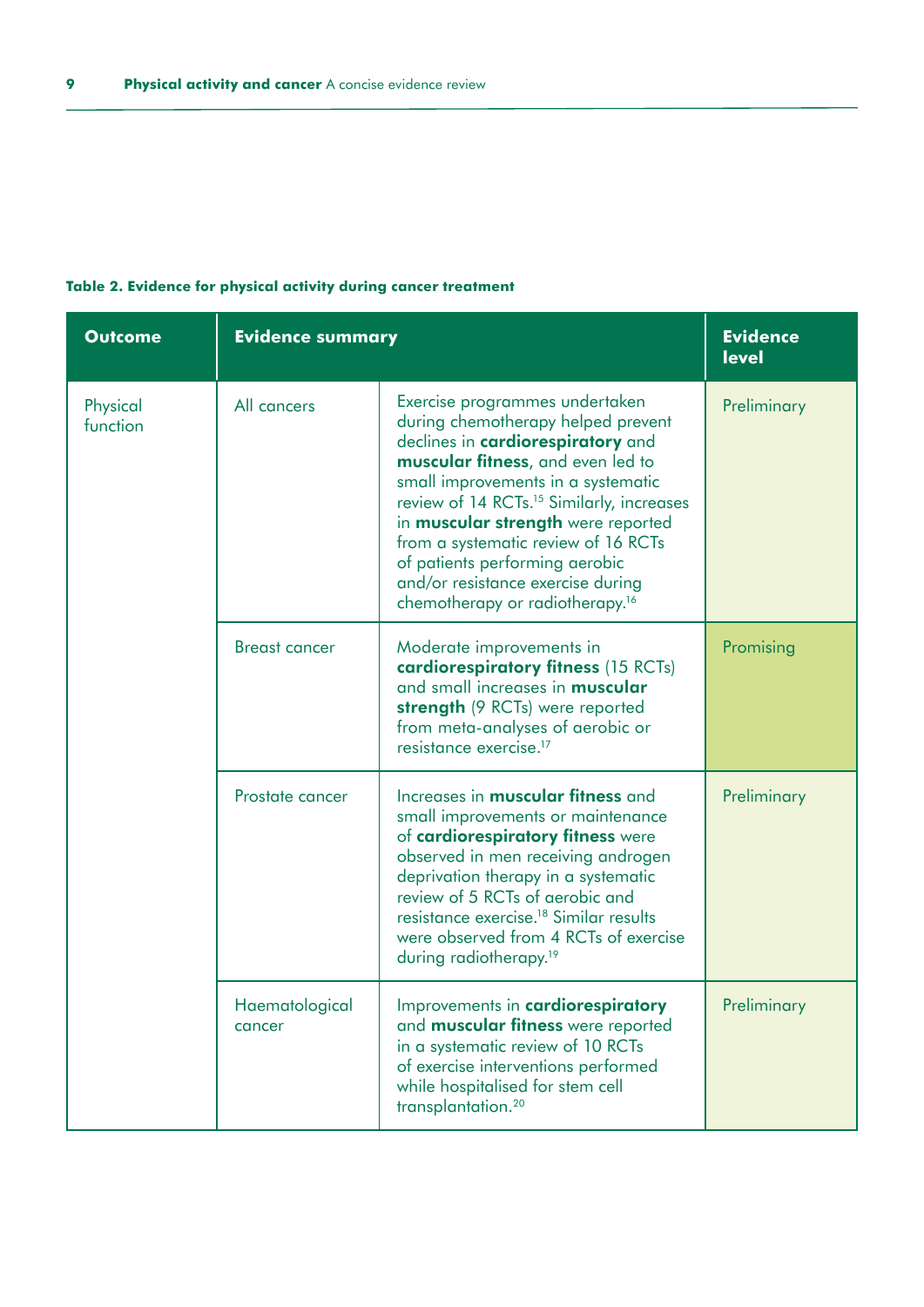| <b>Outcome</b>                   | <b>Evidence summary</b>   |                                                                                                                                                                                                                                                                                                                                                                              | <b>Evidence</b><br><b>level</b> |
|----------------------------------|---------------------------|------------------------------------------------------------------------------------------------------------------------------------------------------------------------------------------------------------------------------------------------------------------------------------------------------------------------------------------------------------------------------|---------------------------------|
| Fatigue                          | All cancers               | Small reductions in fatigue were<br>reported from a meta-analysis of 25<br>RCTs involving exercise programmes<br>during chemotherapy or radiotherapy. <sup>21</sup>                                                                                                                                                                                                          | Promising                       |
|                                  | <b>Breast cancer</b>      | Small reductions in fatigue were<br>reported from a meta-analysis of 19<br>RCTs of gerobic or resistance exercise. <sup>17</sup>                                                                                                                                                                                                                                             | Promising                       |
|                                  | Prostate                  | <b>Fatigue</b> associated with androgen<br>deprivation therapy was controlled<br>or reduced in a systematic review<br>of 5 RCTs of aerobic or resistance<br>exercise. <sup>18</sup> Reduced fatigue was also<br>reported from a systematic review of 4<br>RCTs of exercise during radiotherapy. <sup>19</sup>                                                                | Preliminary                     |
|                                  | Haematological<br>cancers | Reduced fatigue was reported from<br>a systematic review including 3 RCTs<br>of exercise programmes started<br>during hospitalisation for stem cell<br>transplantation. <sup>20</sup>                                                                                                                                                                                        | Preliminary                     |
|                                  | Head and neck<br>cancers  | Control of <b>fatigue</b> symptoms<br>was reported from a systematic<br>review including 2 RCTs exercise<br>performed during radiotherapy or<br>chemoradiation. <sup>22</sup>                                                                                                                                                                                                | Preliminary                     |
| <b>Treatment</b><br>side-effects | <b>Breast cancer</b>      | Effects on neuropathic pain<br>were unclear (2 RCTs), while<br>small improvements in <b>shoulder</b><br><b>mobility</b> (1 RCT), and a lower risk<br>of lymphoedema (2 RCTs) were<br>reported from a systematic review. <sup>17</sup><br>Progressive resistance training, but<br>not aerobic exercise, led to reversal of<br>sarcopenia in a single large RCT. <sup>23</sup> | Preliminary                     |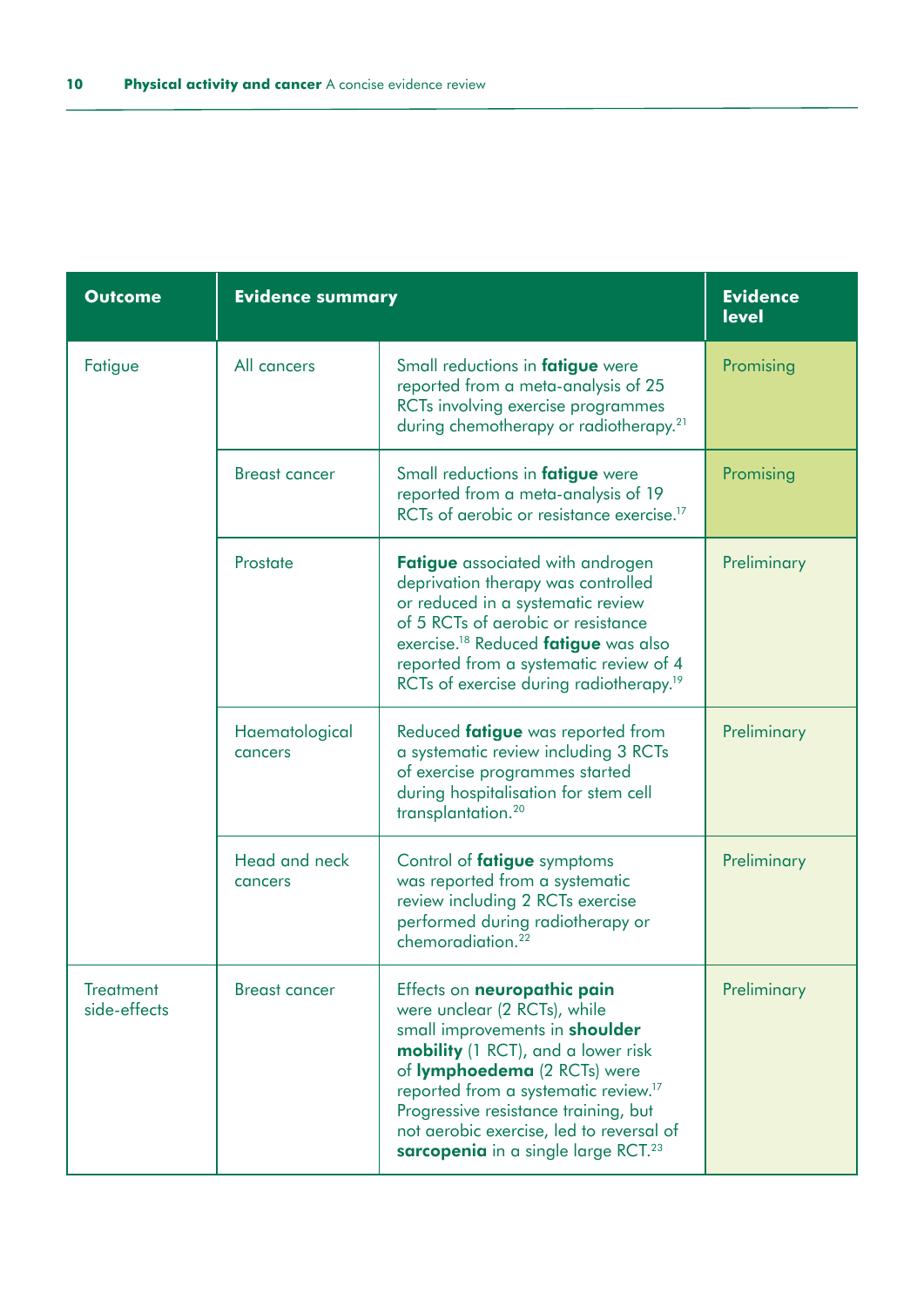| <b>Outcome</b> | <b>Evidence summary</b>   |                                                                                                                                                                                                                                                                                                 | <b>Evidence</b><br><b>level</b> |
|----------------|---------------------------|-------------------------------------------------------------------------------------------------------------------------------------------------------------------------------------------------------------------------------------------------------------------------------------------------|---------------------------------|
| Wellbeing      | All cancers               | Slight improvements in depression<br>were reported from a meta-analysis of 6<br>RCTs, <sup>24</sup> and no clear change in <b>anxiety</b><br>from 2 RCTs. <sup>25</sup> Improved sleep quality<br>was reported from a meta-analysis of 9<br>RCTs involving walking interventions. <sup>26</sup> | Preliminary                     |
|                | <b>Breast cancer</b>      | No clear effects on <b>depression</b> (5<br>RCTs), anxiety (2 RCTs), or quality of<br>life (12 RCTs) were demonstrated from<br>a systematic review of exercise during<br>adjuvant therapy. <sup>17</sup>                                                                                        | Preliminary                     |
|                | Prostate cancer           | No clear effects on quality of life<br>were reported from a systematic<br>review of 5 RCTs of gerobic or<br>resistance exercise performed during<br>androgen deprivation therapy. <sup>18</sup>                                                                                                 | Preliminary                     |
|                | Haematological<br>cancers | No clear changes in psychological<br>wellbeing or distress were reported<br>from a systematic review of 4 RCTs of<br>exercise for patients undergoing stem<br>cell transplantation. <sup>20</sup>                                                                                               | Preliminary                     |
|                | Head and neck<br>cancers  | Control or improvement of quality<br>of life was reported in a systematic<br>review including 2 RCTs of exercise<br>interventions during radiotherapy<br>or chemoradiation. <sup>22</sup>                                                                                                       | Preliminary                     |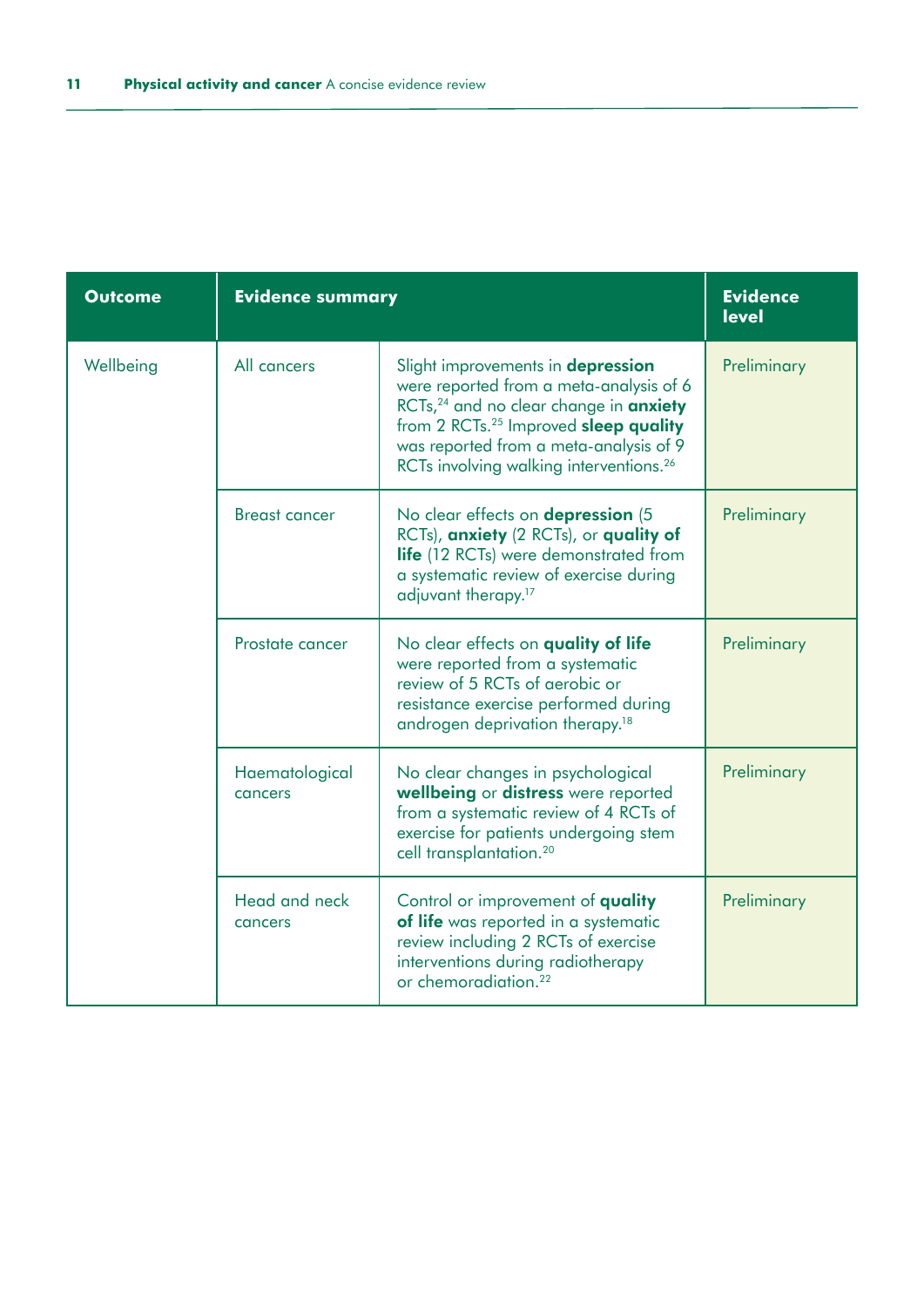# <span id="page-11-0"></span>Physical activity post-treatment

For patients who have completed treatment, exercise is an important tool in helping restore physical function and wellbeing.

Systematic reviews have demonstrated small significant improvements in a range of outcomes following short-term exercise programmes (Table 3).

### **Table 3. Evidence for physical activity performed after cancer treatment**

| <b>Outcome</b>       | <b>Evidence summary</b> |                                                                                                                                                                                              | <b>Evidence</b><br><b>level</b> |
|----------------------|-------------------------|----------------------------------------------------------------------------------------------------------------------------------------------------------------------------------------------|---------------------------------|
| Physical<br>function | All cancers             | Improved outcomes after aerobic<br>and resistance training were observed<br>for both cardiorespiratory fitness<br>(7 RCTs) and muscular fitness<br>(3 RCTs) in meta-analyses. <sup>27</sup>  | Promising                       |
|                      | <b>Breast cancer</b>    | Increases in upper and lower body<br>muscular strength were observed<br>from a meta-analysis of 3 RCTs of<br>resistance exercise. <sup>27</sup>                                              | Preliminary                     |
|                      | Lung cancer             | Small increases in cardiorespiratory<br><b>fitness</b> were observed from a<br>systematic review including 3 RCTs<br>of aerobic training for 3 months after<br>lung resection. <sup>28</sup> | Promising                       |
|                      | Colorectal<br>cancer    | Moderate sized improvements in<br>cardiorespiratory fitness were<br>observed in a meta-analysis of 3 RCTs<br>of aerobic exercise interventions. <sup>29</sup>                                | Promising                       |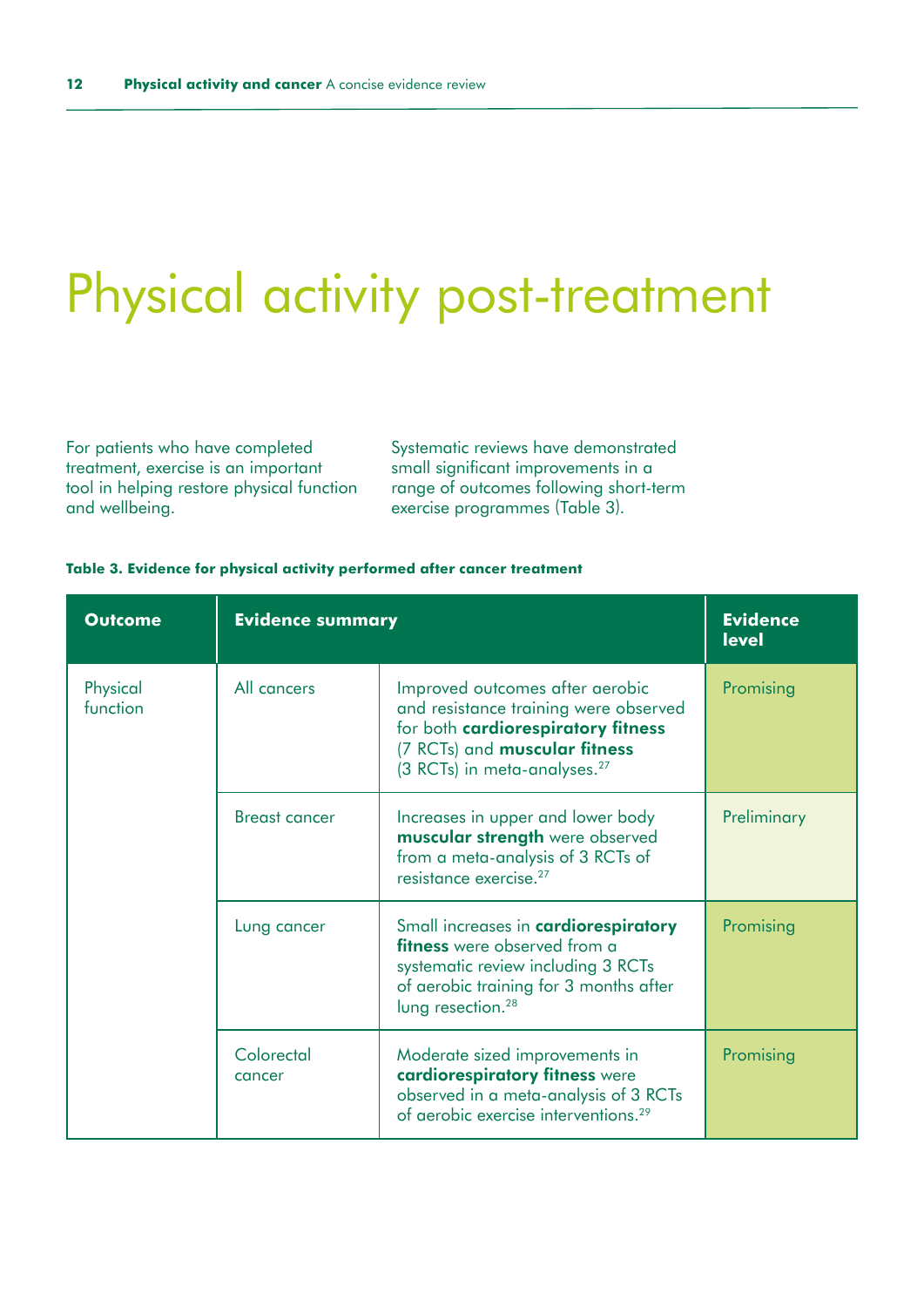| <b>Outcome</b>                   | <b>Evidence summary</b> |                                                                                                                                                                                                                                                                                        | <b>Evidence</b><br><b>level</b> |
|----------------------------------|-------------------------|----------------------------------------------------------------------------------------------------------------------------------------------------------------------------------------------------------------------------------------------------------------------------------------|---------------------------------|
| Fatigue                          | All cancers             | Moderately sized reductions in fatigue<br>were reported from a meta-analysis<br>of 15 RCTs. <sup>21</sup>                                                                                                                                                                              | Promising                       |
|                                  | <b>Breast cancer</b>    | Moderately sized reductions in fatigue<br>were reported from a meta-analysis<br>of 2 RCTs. <sup>27</sup>                                                                                                                                                                               | Preliminary                     |
|                                  | Colorectal<br>cancer    | No change in fatigue was reported<br>from a meta-analysis of 3 RCTs<br>involving aerobic exercise. <sup>29</sup>                                                                                                                                                                       | Preliminary                     |
| Body<br>composition              | All cancers             | Small reductions in <b>body weight</b><br>were observed from a meta-analysis<br>of16 RCTs of aerobic and resistance<br>exercise. <sup>27</sup>                                                                                                                                         | Preliminary                     |
|                                  | <b>Breast cancer</b>    | Slight reductions in <b>body fat</b><br>percentage were observed from<br>a meta-analysis of 10 RCTs. <sup>27</sup>                                                                                                                                                                     | Preliminary                     |
| <b>Treatment</b><br>side-effects | <b>Breast cancer</b>    | Reduction in joint pain was<br>demonstrated in patients taking<br>aromatase inhibitors after a 12-month<br>combined aerobic and resistance<br>training programme in a single RCT. <sup>30</sup>                                                                                        | Preliminary                     |
|                                  | Prostate cancer         | Overall improvements in <b>urinary</b><br><b>incontinence</b> were reported from a<br>systematic review of 4 RCTs of pelvic<br>floor training. <sup>19</sup>                                                                                                                           | Preliminary                     |
| Wellbeing                        | All cancers             | Improved outcomes were reported<br>in meta-analyses of quality of life<br>(11 RCTs), and <b>anxiety</b> (4 RCTs) after<br>completing exercise interventions. <sup>31</sup><br>Slight reductions in depression were<br>also demonstrated in a meta-analysis<br>of 9 RCTs. <sup>24</sup> | Preliminary                     |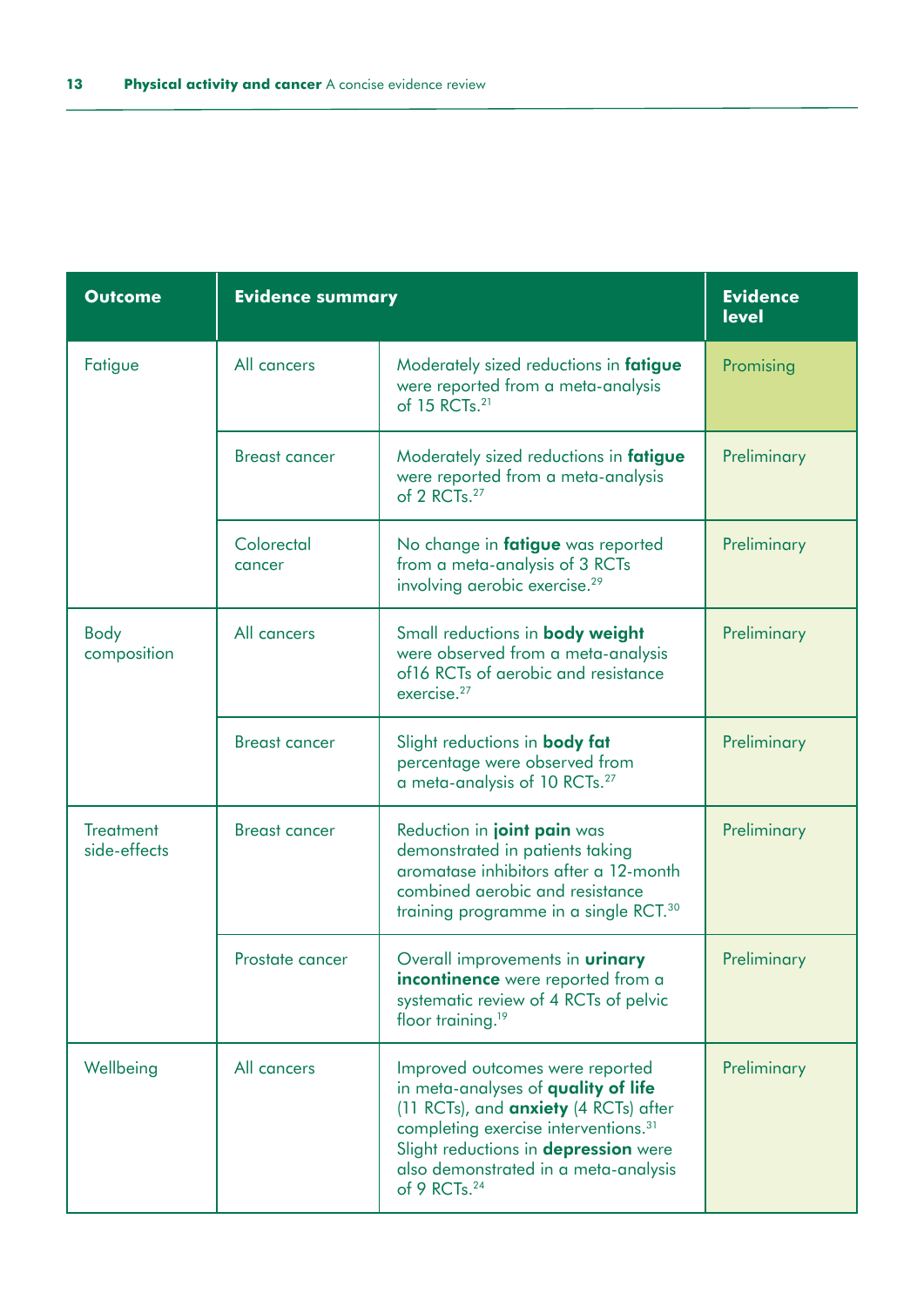| <b>Outcome</b> | <b>Evidence summary</b> |                                                                                                                                                     | <b>Evidence</b><br><b>level</b> |
|----------------|-------------------------|-----------------------------------------------------------------------------------------------------------------------------------------------------|---------------------------------|
| Wellbeing      | Breast cancer           | Slight reductions in depression<br>(3 RCTs) and small increases in quality<br>of life (6 RCTs) were demonstrated<br>in meta-analyses. <sup>27</sup> | Preliminary                     |
|                | Lung cancer             | No change in quality of life was<br>reported from a meta-analysis of<br>3 RCTs of exercise performed after<br>lung resection. <sup>28</sup>         | Preliminary                     |
|                | Colorectal<br>cancer    | No change in quality of life was<br>reported from a meta-analysis of<br>3 RCTs involving aerobic exercise. <sup>29</sup>                            | Preliminary                     |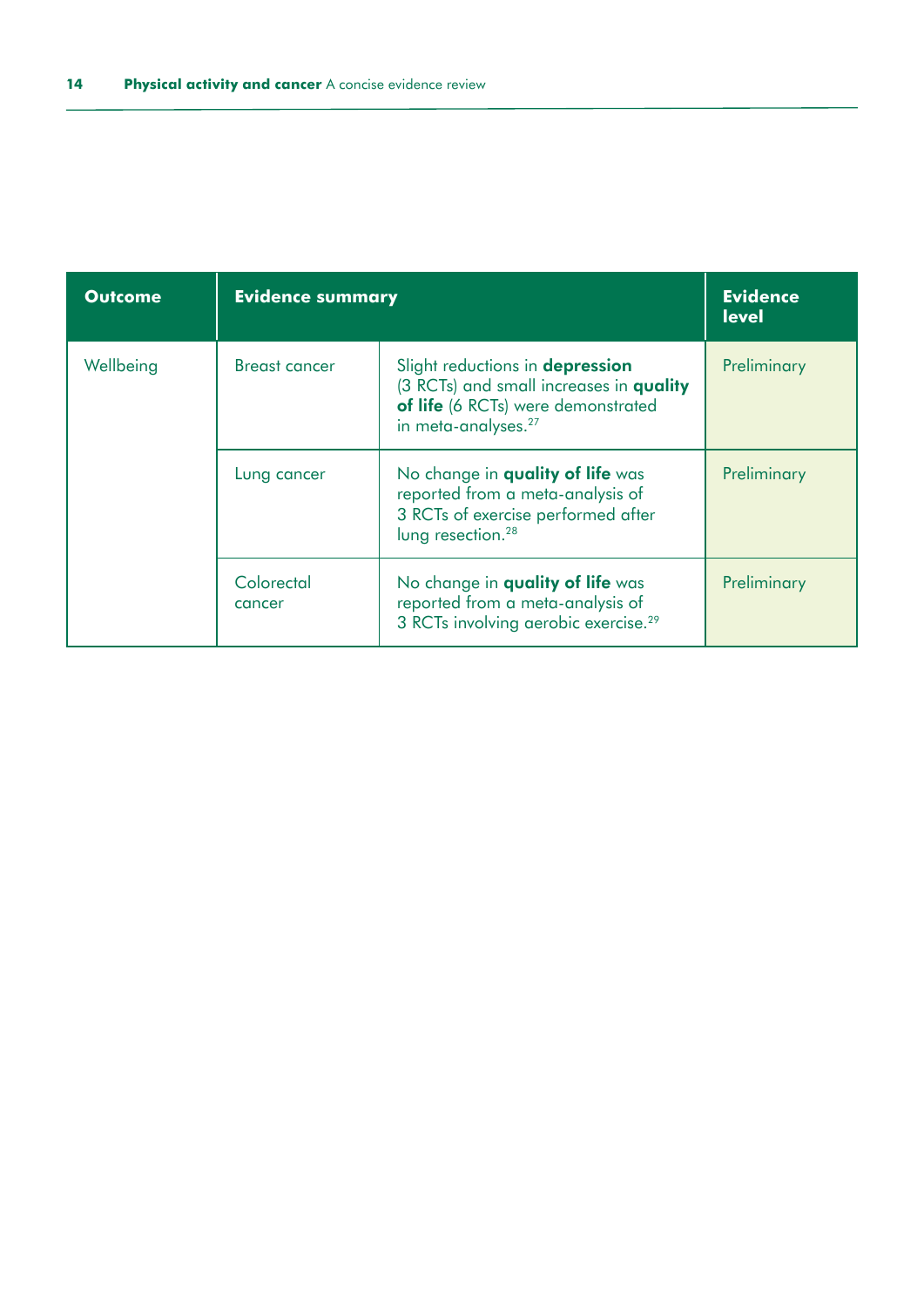# <span id="page-14-0"></span>Physical activity in palliative care

Early systematic reviews of exercise interventions with patients under palliative care all concluded that exercise is feasible and has potential to benefit physical functioning, several symptoms,

and quality of life, but RCT evidence was limited.32–34 More recent trials provide further encouraging evidence of benefits achievable for patients with progressive disease (Table 4).

| <b>Outcome</b>       | <b>Evidence summary</b> |                                                                                                                                                                                                                                                                          | <b>Evidence</b><br><b>level</b> |
|----------------------|-------------------------|--------------------------------------------------------------------------------------------------------------------------------------------------------------------------------------------------------------------------------------------------------------------------|---------------------------------|
| Physical<br>function | All cancers             | Increases in cardiorespiratory fitness<br>(5 RCTs) and muscular strength (5<br>RCTs) were reported from a systematic<br>review of exercise interventions for<br>patients with advanced cancer. <sup>35</sup>                                                             | Preliminary                     |
|                      | Lung                    | Increases in cardiorespiratory<br>fitness and muscle strength were<br>observed in a trial of 114 patients with<br>advanced inoperable lung cancer after<br>a 6-week exercise intervention during<br>chemotherapy, <sup>36</sup> but no RCT evidence<br>is yet available. | Preliminary                     |
|                      | Prostate                | Increases in cardiorespiratory<br>fitness were recorded after a 12-week<br>exercise intervention and maintained<br>6 months later in a single RCT with<br>men with advanced prostate cancer. <sup>37</sup>                                                               | Preliminary                     |
|                      | <b>Breast</b>           | No clear change in cardiorespiratory<br>fitness was observed from a 16-week<br>home-based exercise intervention in<br>a single RCT of women with metastatic<br>breast cancer. <sup>38</sup>                                                                              | Preliminary                     |

#### **Table 4. Evidence for physical activity performed during palliative care**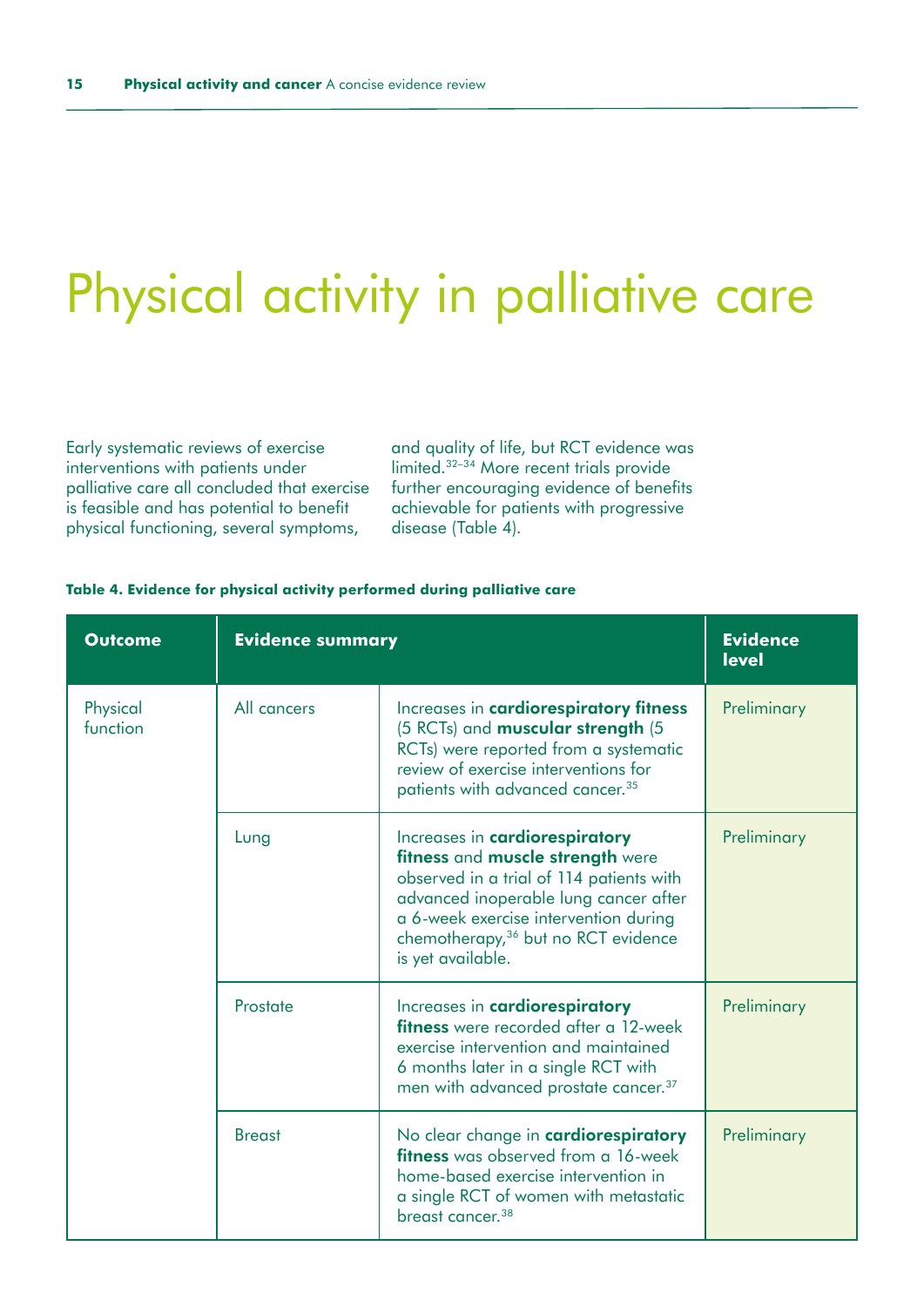| <b>Outcome</b>      | <b>Evidence summary</b>     |                                                                                                                                                                                                                                                                                                         | <b>Evidence</b><br><b>level</b> |
|---------------------|-----------------------------|---------------------------------------------------------------------------------------------------------------------------------------------------------------------------------------------------------------------------------------------------------------------------------------------------------|---------------------------------|
| Fatigue             | All cancers                 | Fatigue was controlled (6 RCTs) or<br>reduced (3 RCTs) in a systematic<br>review of exercise interventions in<br>advanced cancer. <sup>35</sup>                                                                                                                                                         | Preliminary                     |
|                     | Gastrointestinal<br>cancers | Reductions in fatigue were reported in<br>a single small RCT of an aerobic and<br>resistance exercise intervention during<br>palliative chemotherapy. <sup>39</sup>                                                                                                                                     | Preliminary                     |
|                     | Prostate cancer             | Clinically relevant improvements in<br>fatigue were reported after a 12-week<br>supervised exercise intervention and<br>maintained over the following<br>6 months in a single RCT. <sup>37</sup>                                                                                                        | Preliminary                     |
| Body<br>Composition | All cancers                 | Improvements in <b>bone density</b> in<br>patients with spinal bone metastases<br>were observed 3 and 6 months after<br>resistance exercise training during<br>radiotherapy in a single RCT. <sup>40</sup><br>Furthermore, there was no increase<br>in pathological fracture rate due<br>to exercising. | Preliminary                     |
| Wellbeing           | All cancers                 | Improvements in <b>sleep</b> were reported<br>from 2 RCTs and unclear effects on<br>quality of life with 3 RCTs indicating<br>improvements and 6 RCTs reporting<br>no changes in a systematic review<br>of exercise intervention trials. <sup>35</sup>                                                  | Preliminary                     |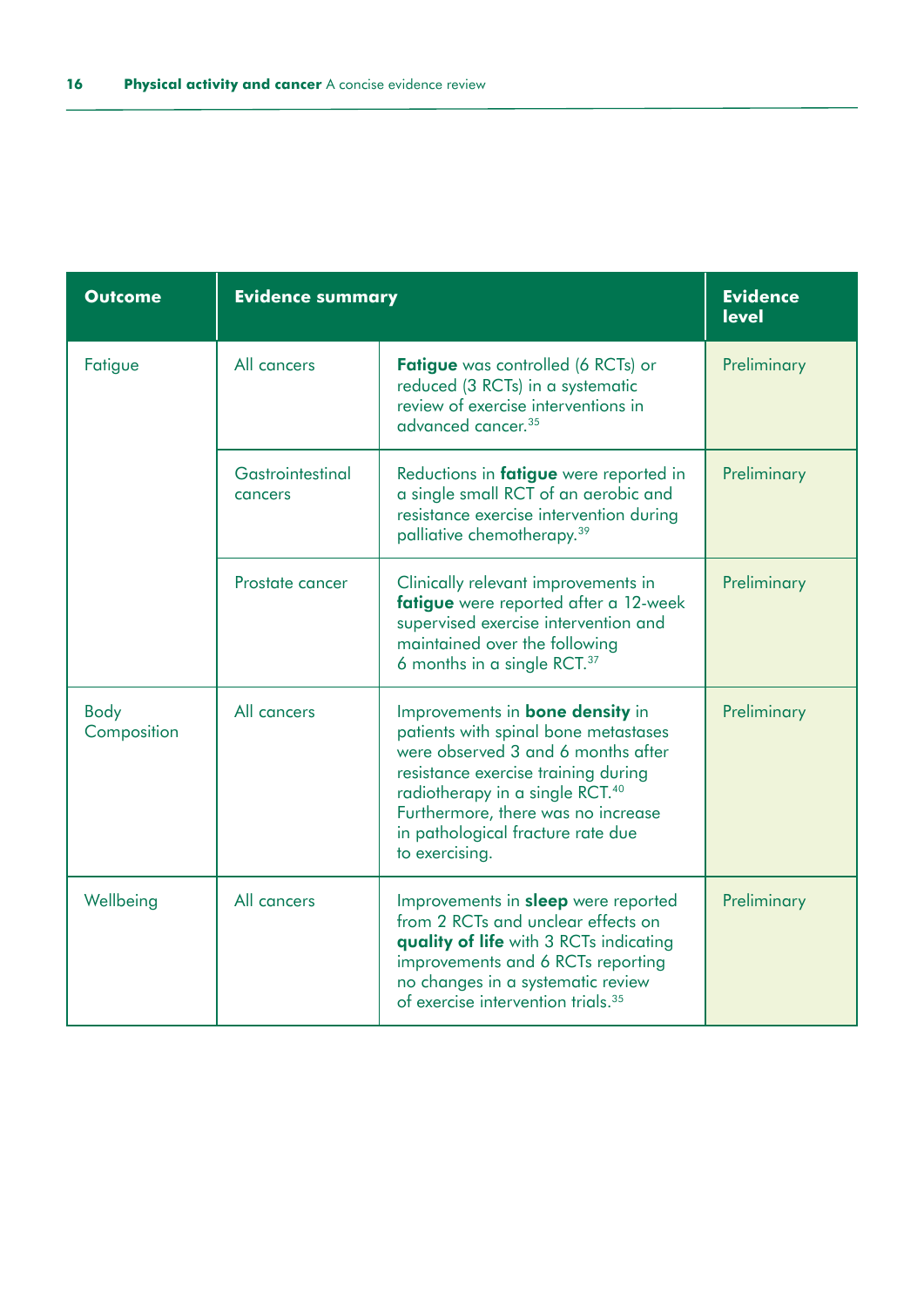### <span id="page-16-0"></span>Physical activity and survivorship

Evidence from epidemiological studies is accumulating to indicate that being physically active after a cancer diagnosis is associated with increased survival time and reduced risk of disease progression (Table 5). Given the small number of studies and the observational nature of the research that makes it difficult to control for confounding factors, the evidence is encouraging, but preliminary at this stage.

In addition to cancer-specific outcomes, the importance of regular physical activity for helping to prevent or manage other health conditions must be considered. These include cardiorespiratory (e.g. heart disease, stroke, lung disease), metabolic (e.g. obesity, type II diabetes), musculoskeletal (e.g. osteoarthritis, osteoporosis), and psychiatric (e.g. depression, dementia) disorders.<sup>41</sup>

| <b>Outcome</b>             | <b>Evidence summary</b> |                                                                                                                                                                                                                                                                                                                                          | <b>Evidence</b><br><b>level</b> |
|----------------------------|-------------------------|------------------------------------------------------------------------------------------------------------------------------------------------------------------------------------------------------------------------------------------------------------------------------------------------------------------------------------------|---------------------------------|
| Survival and<br>recurrence | <b>Breast cancer</b>    | Lower rates of <b>all-cause mortality</b><br>(8 cohort studies), breast cancer<br>mortality (7 cohort studies) and<br>recurrence or disease progression<br>(3 cohort studies) were associated<br>with higher levels of recreational<br>physical activity in meta-analyses. <sup>42</sup>                                                 | Preliminary                     |
|                            | Prostate cancer         | A lower rate of all-cause mortality<br>and prostate cancer mortality<br>were associated with regular physical<br>activity in a single cohort study, <sup>43</sup><br>while a reduced risk of <b>disease</b><br>progression was related to a walking<br>at a brisk pace, regardless of distance<br>walked in another study. <sup>44</sup> | Preliminary                     |

#### **Table 5. Evidence for physical activity and disease-related outcomes**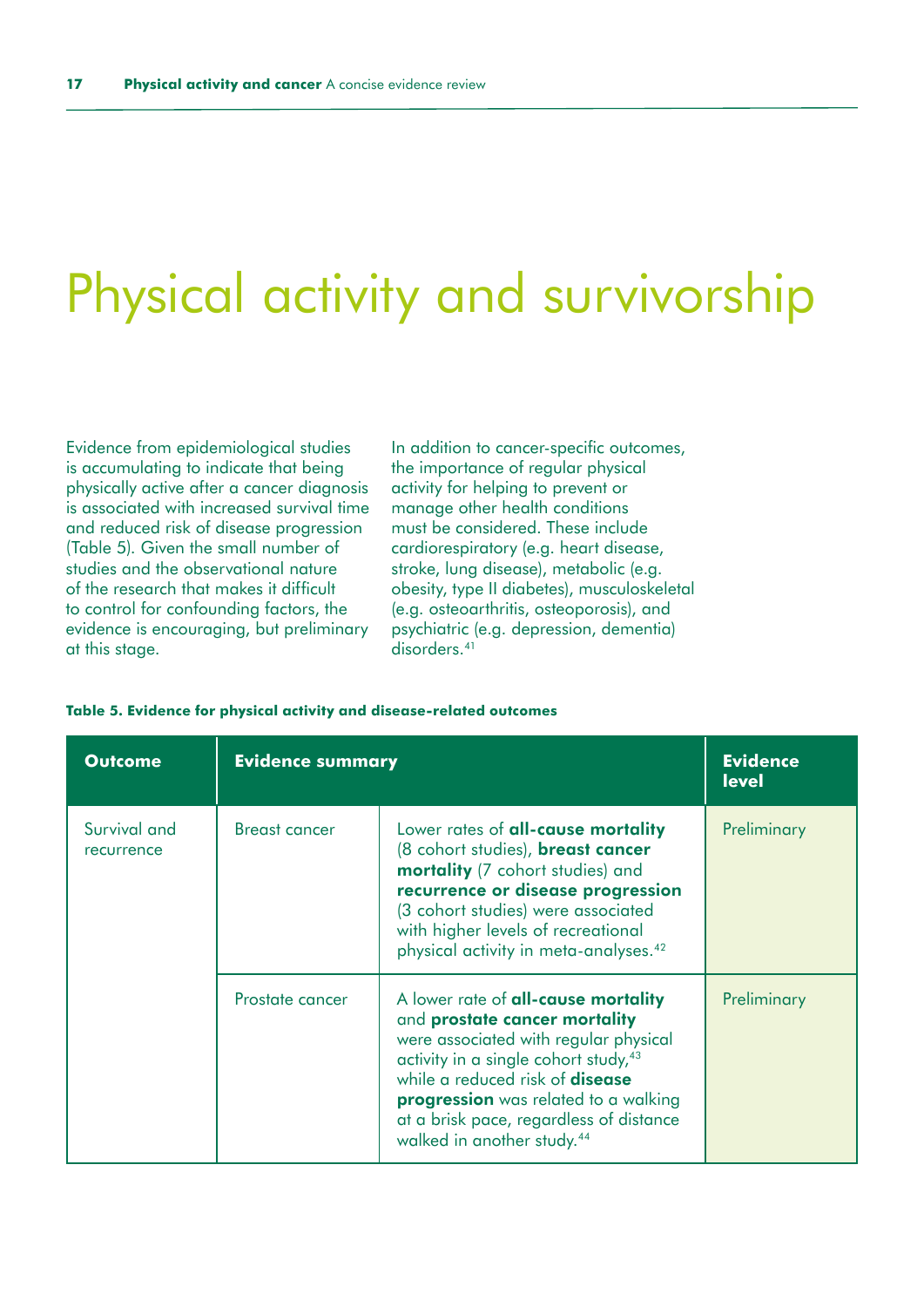| <b>Outcome</b>             | <b>Evidence summary</b> |                                                                                                                                                                                                                 | <b>Evidence</b><br><b>level</b> |
|----------------------------|-------------------------|-----------------------------------------------------------------------------------------------------------------------------------------------------------------------------------------------------------------|---------------------------------|
| Survival and<br>recurrence | Colorectal<br>cancer    | Lower rates of <b>all-cause mortality</b><br>and colorectal cancer mortality<br>were associated with higher levels of<br>physical activity in studies of women <sup>45</sup><br>and men. <sup>46,47</sup>       | Preliminary                     |
|                            | Lung cancer             | Slightly longer survival (26 months)<br>was observed for patients reporting<br>higher physical activity levels than<br>those who were less active (13 months)<br>in a single observational study. <sup>48</sup> | Preliminary                     |
|                            | <b>Brain cancer</b>     | Slightly longer survival (22 months)<br>was observed for patients reporting<br>higher physical activity levels than<br>those who were less active (13 months)<br>in a single observational study. <sup>49</sup> | Preliminary                     |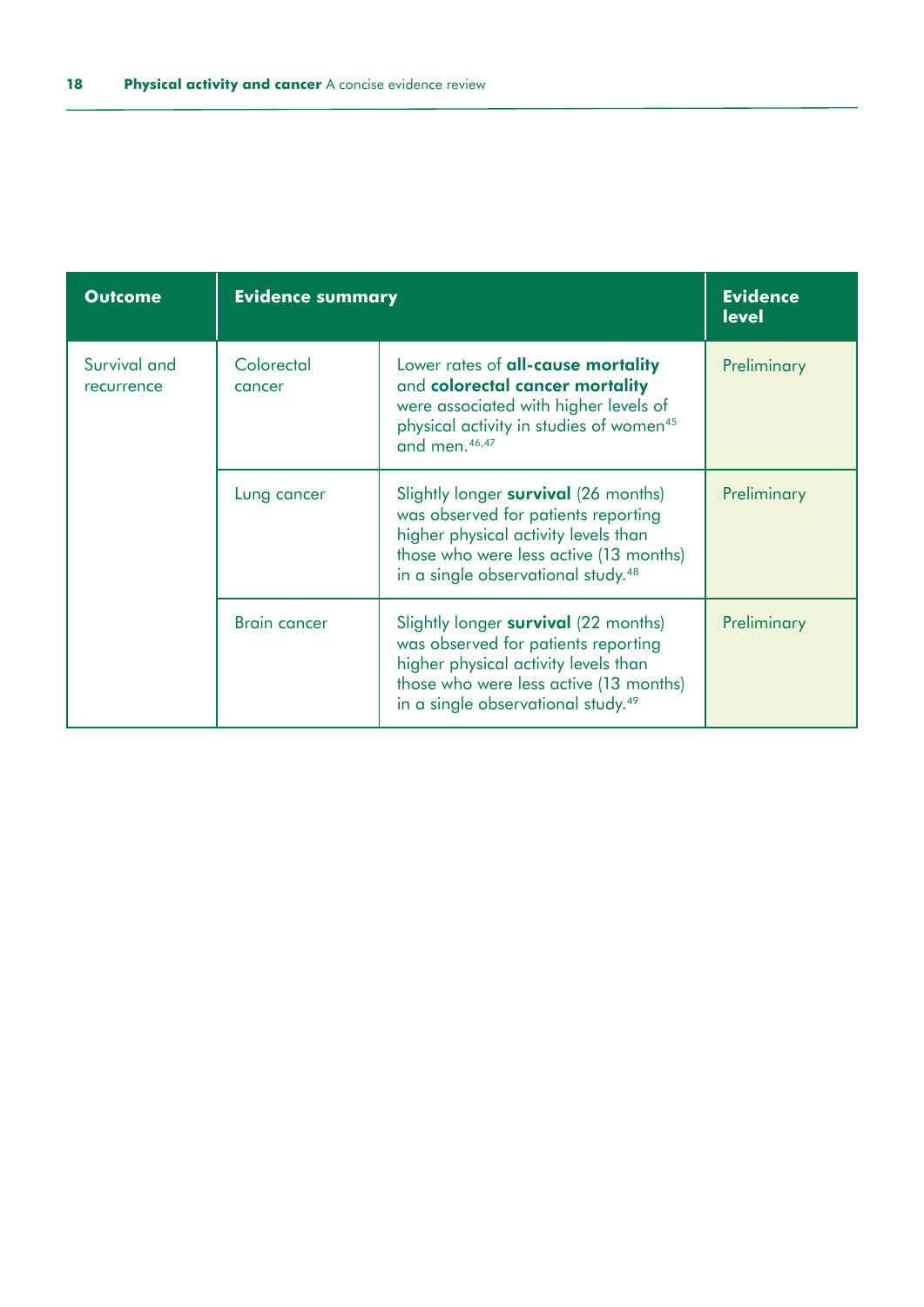# <span id="page-18-0"></span>Physical activity guidelines

A review of evidence-based physical activity guidelines for cancer populations from Australia, Europe, and the United States concluded that physical activity should be an integral and continuous part of care for all individuals.<sup>50</sup> General recommendations common to all published guidelines included:

- Avoid inactivity and return to usual activities as soon as possible after surgery.
- Aim to continue physical activity as far as possible while undergoing treatments.
- Build up to age-appropriate guidelines for health-enhancing physical activity (typically aerobic exercise for two and a half hours per week, resistance exercise twice weekly, and balance/coordination exercise twice weekly)<sup>41</sup> after treatment, heeding key safety principles (Table 6).



#### **Figure 4. Older adult physical activity guidelines**

Start Active, Stay Active: a report on physical activity for health from the four home countries' Chief Medical Officers. 2011. Department of Health.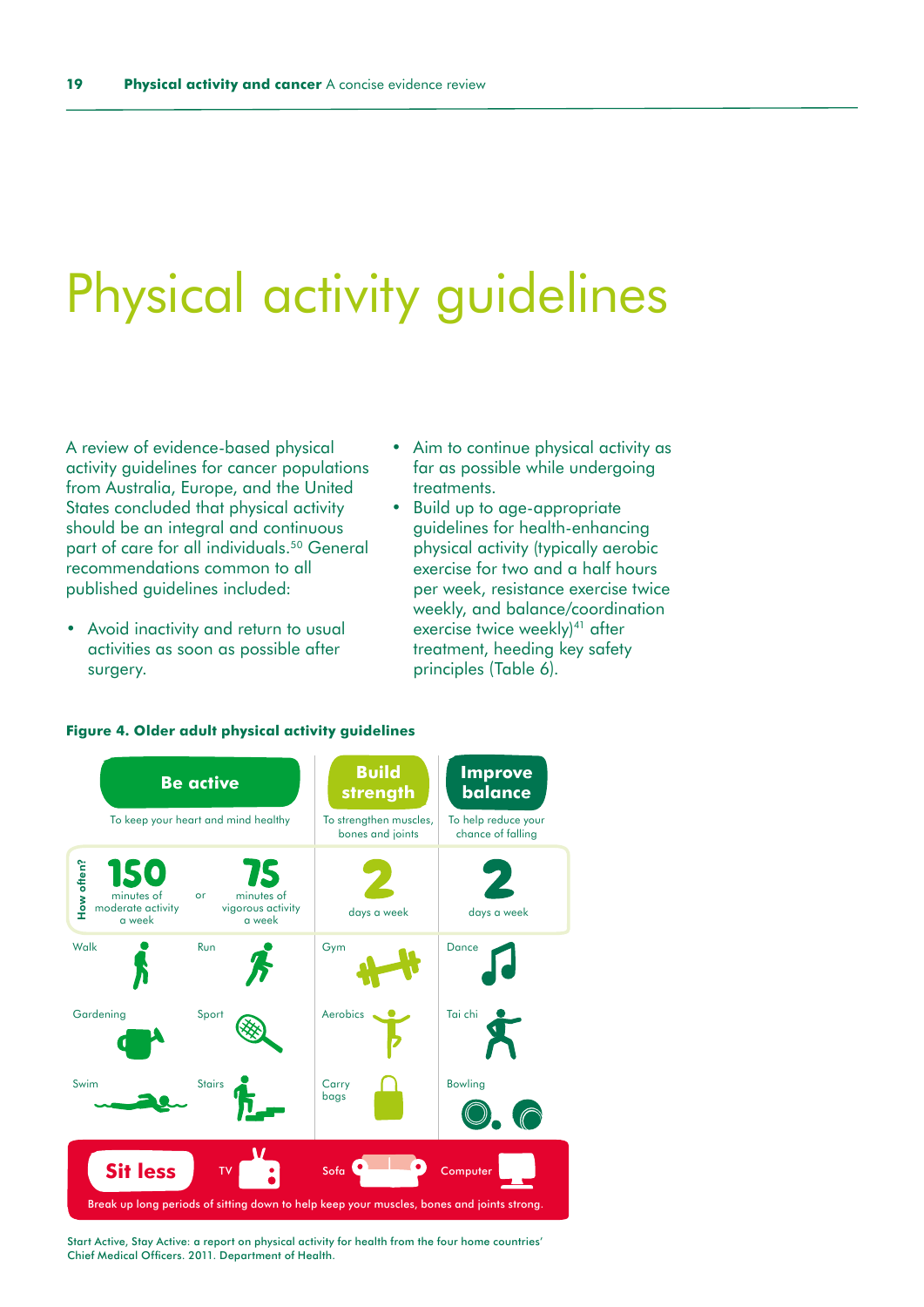### **Table 6. Physical activity precautions and contraindications**

| <b>Potential adverse</b><br>effect                                       | <b>Safety principles</b>                                                                                                                                                                           |
|--------------------------------------------------------------------------|----------------------------------------------------------------------------------------------------------------------------------------------------------------------------------------------------|
| Exacerbation of<br>symptoms (e.g. pain,<br>fatigue, nausea,<br>dyspnoea) | • Monitor symptoms and modify activity type based on site of treatment<br>(e.g. avoid exercise bike after prostate/rectal surgery<br>• Avoid high-intensity activities during symptomatic episodes |
|                                                                          |                                                                                                                                                                                                    |
| Anaemia                                                                  | • Delay moderate to vigorous intensity activities until resolved                                                                                                                                   |
| Infection                                                                | • Avoid high intensity/volume of activities if immunosuppressed                                                                                                                                    |
|                                                                          | • Minimise use of public exercise venues if immunosuppressed, using<br>catheters, or during wound recovery                                                                                         |
| Falls                                                                    | • Avoid activities needing considerable balance/coordination (e.g. treadmill,<br>bicycle), if patient has dizziness, frailty, peripheral sensory neuropathy                                        |
|                                                                          | • Incorporate muscle strength, balance and co-ordination exercises                                                                                                                                 |
| <b>Bone fracture</b>                                                     | • Avoid high impact or contact activities if patient has bone metastases,<br>or is at osteoporosis risk                                                                                            |
| Hernia                                                                   | . Anyone with a stoma should start with low resistance exercise and<br>progress slowly to avoid herniation                                                                                         |
| Lymphoedema                                                              | • To prevent lymphoedema, progress resistance exercises in small<br>and gradual increments                                                                                                         |
|                                                                          | • To avoid exacerbation of lymphoedema, avoid strenuous repetitive<br>exercise with affected limb, and wear compression garment                                                                    |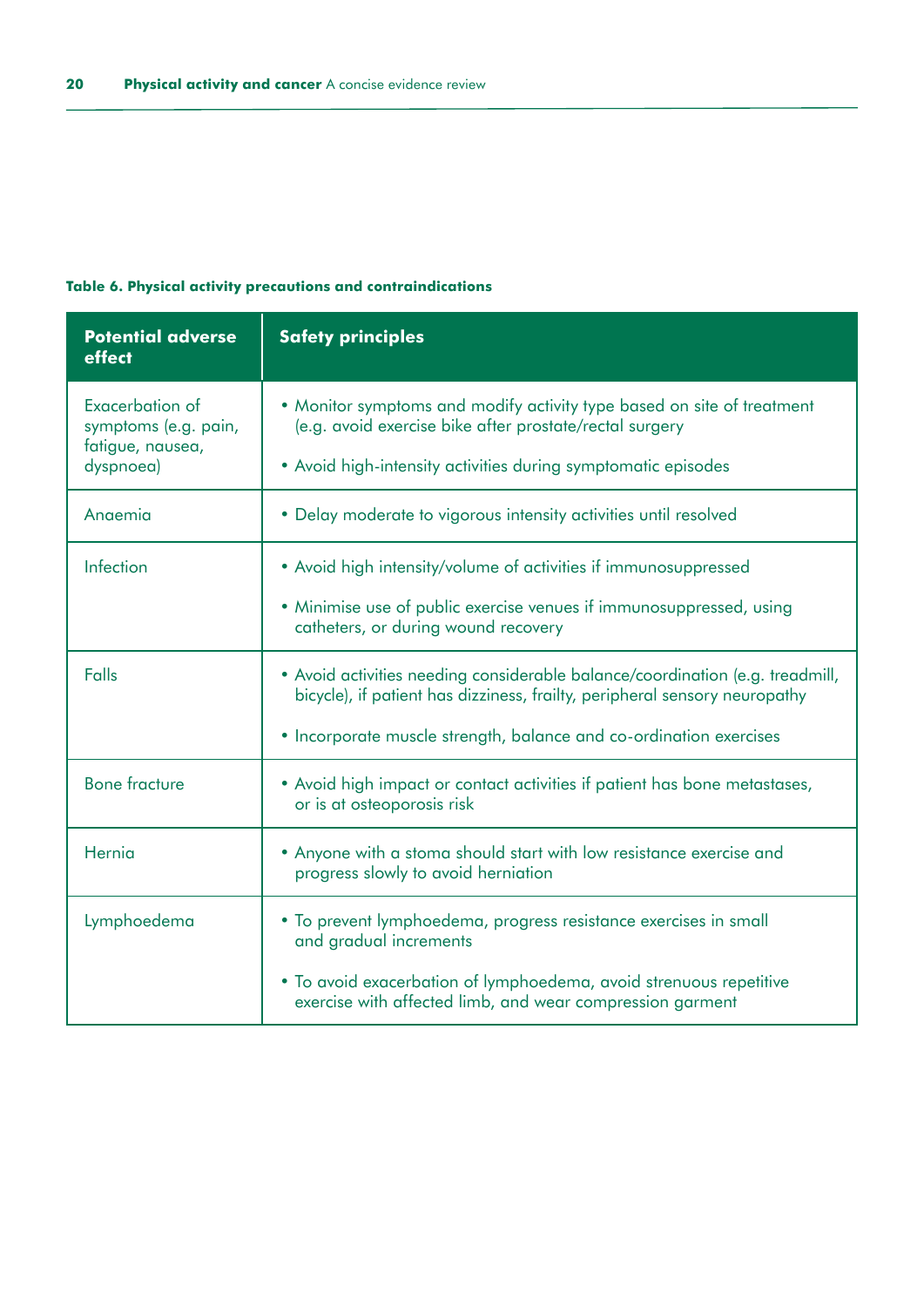### <span id="page-20-0"></span>Conclusions

There is favourable evidence to support the promotion of physical activity to patients throughout the cancer care pathway. Although some cancer populations have been studied more than others, many of the benefits associated with exercise are relevant for patients with any diagnosis. Therefore the lack of evidence available for some cancers or some outcomes (e.g. cachexia<sup>51</sup>, cardiotoxicity<sup>52</sup>), does not imply a lack of potential value.

The majority of evidence is classed as promising or preliminary due to a combination of factors (e.g. small-sized studies; inconsistent methods or results) that weaken the certainty of the effects demonstrated in systematic reviews. Nonetheless, there is international consensus that exercising before, during, and after cancer treatment is generally feasible, safe, and beneficial for most patients, taking into account the safety principles outlined.

Key benefits of exercise prior to treatment include increased physical function which may translate into fewer post-operative complications and shorter hospital stays. Similarly, exercising while undergoing cancer treatment can help prevent decline in physical function and control cancer-related fatigue. After treatment, exercise can contribute to increased cardiorespiratory and muscular fitness, reductions in fatigue, and improved body composition and wellbeing outcomes. In addition, there is potential value of regular physical activity in increasing survival time.

Since physical activity is an important behaviour for multiple outcomes, it is vital that it is maintained on a regular and long-term basis. Many individuals benefit from support to sustain physical activity, and Macmillan provides a range of resources aimed at patients, carers, and healthcare professionals.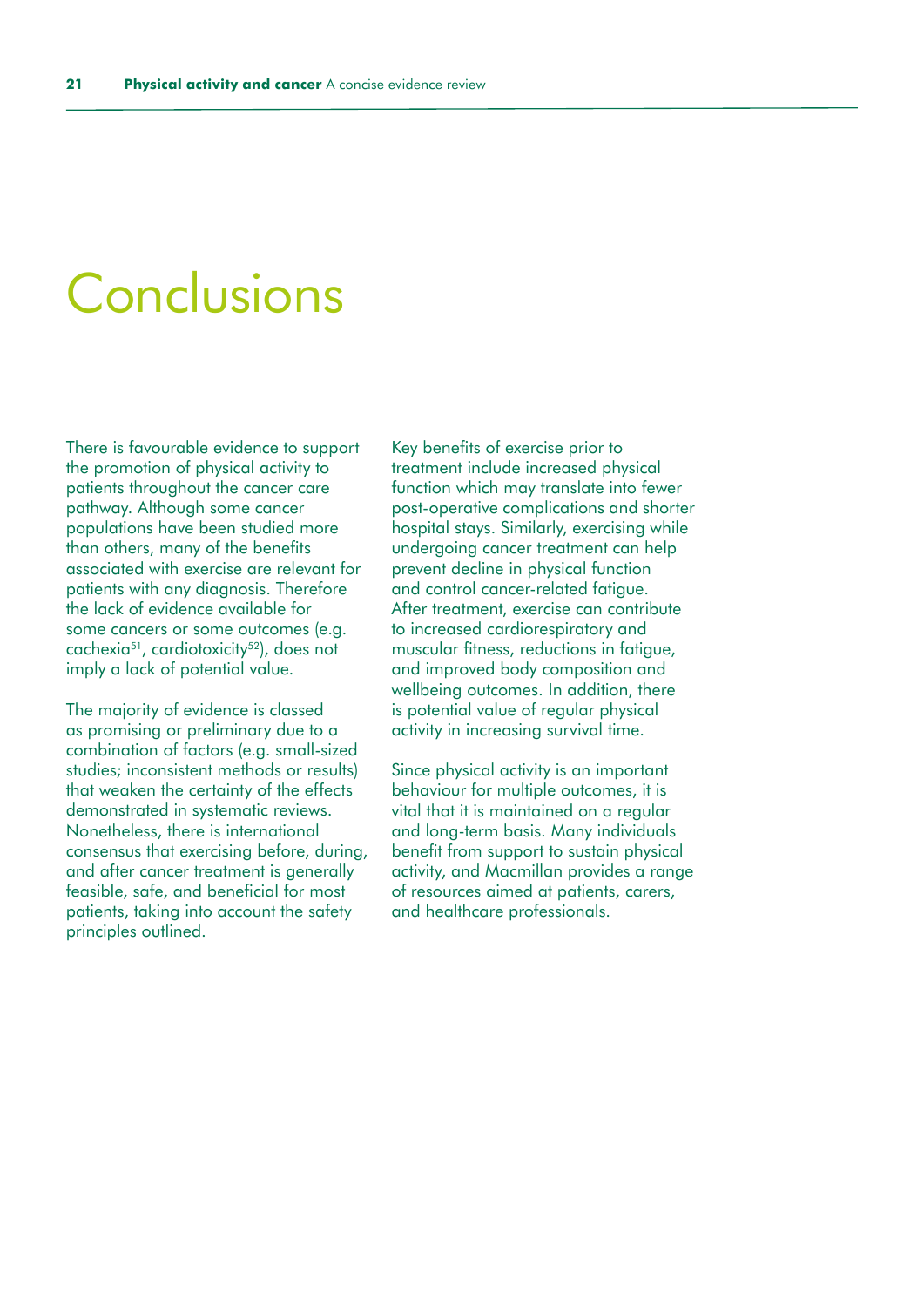### <span id="page-21-0"></span>Useful resources

There are various drivers of physical activity behaviour in people living with and beyond cancer. If an individual is motivated, confident, focusing on positive achievements and regaining control, with a social network in place, then they are likely to find ways to become active and overcome any physical symptoms and limitations in their physical environment. Conversely, if they are not motivated, confident and suffering from anxiety or depression with no social network, even with few physical symptoms, with plenty of opportunities within their physical environment, they are unlikely to become active<sup>53</sup> Healthcare professionals have the potential to cut through these barriers and strongly influence physical activity behaviour.

Health care professionals are uniquely placed to offer physical activity advice to cancer patients during their many interactions throughout the cancer journey at a time when a cancer patient may be motivated to make a lifestyle change.

Macmillan Cancer Support physical activity resources. This includes accredited cancer and physical activity training. <https://www.macmillan.org.uk/wonderdrug>

Start Active, Stay Active: a report on physical activity for health from the four home countries' Chief Medical Officers. 2011. Department of Health. [http://www.dh.gov.uk/en/Publicationsandstatistics/Publications/](http://www.dh.gov.uk/en/Publicationsandstatistics/Publications/PublicationsPolicyAndGuidance/DH_128209) [PublicationsPolicyAndGuidance/DH\\_128209](http://www.dh.gov.uk/en/Publicationsandstatistics/Publications/PublicationsPolicyAndGuidance/DH_128209)

American College of Sports Medicine round table consensus statement on exercise guidelines for cancer survivors. 2010. ACSM. <http://www.acsm.org/public-information/roundtables>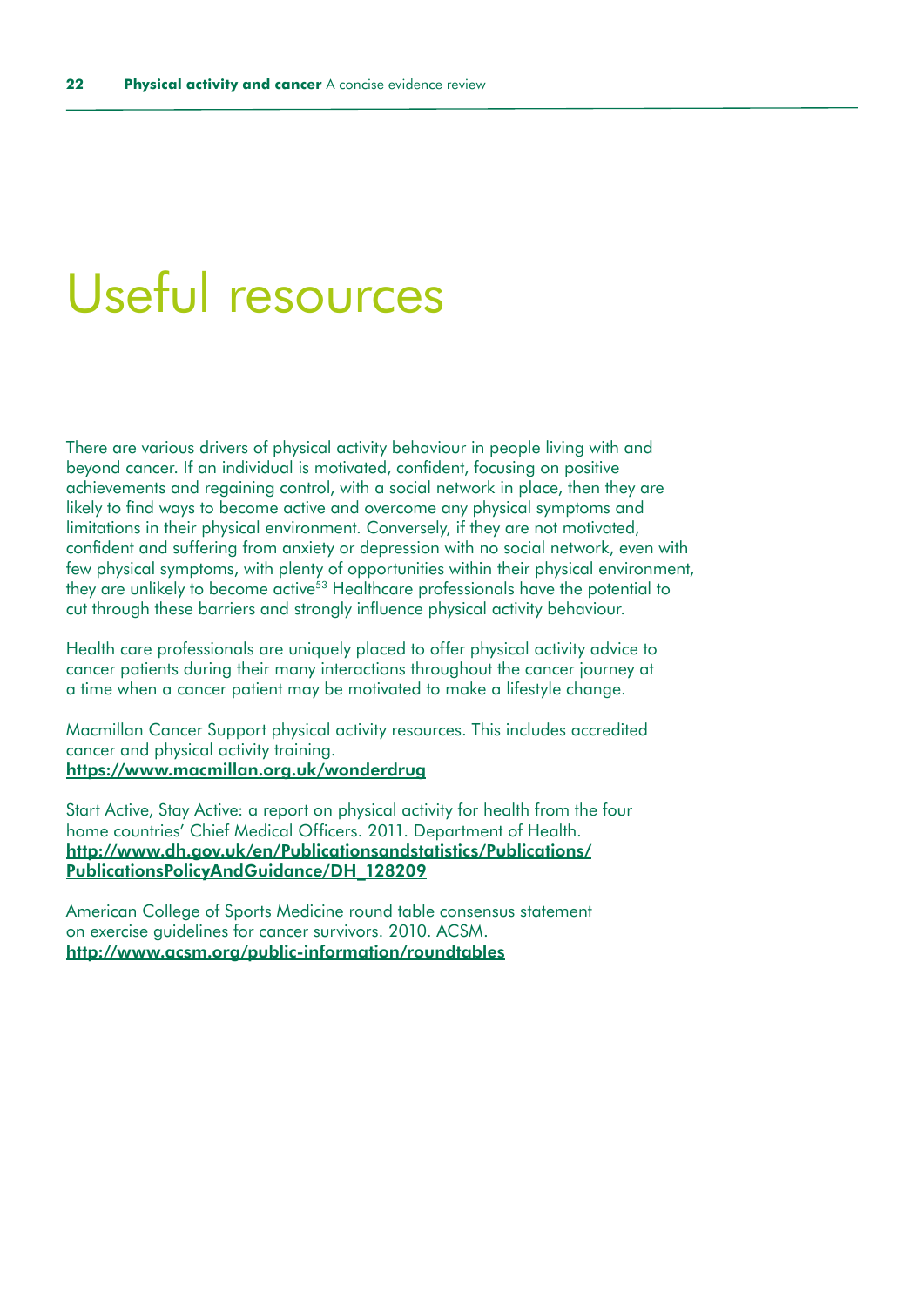# <span id="page-22-0"></span>**Glossary**

### **Aerobic exercise**

Activities performed continuously that promote the circulation of oxygen through the blood and associated with an increased breathing rate and leading to increases in cardiorespiratory fitness. Examples of aerobic exercise include brisk walking, jogging, cycling, rowing, stair climbing.

#### **Cardiorespiratory fitness**

The ability of the heart and lungs to supply oxygen to skeletal muscles during sustained physical activity. Also known as cardiovascular fitness, aerobic capacity, or exercise tolerance. Cardiorespiratory fitness is achieved through regular aerobic exercise, and increased levels are associated with reduced risk of several chronic diseases and overall mortality.

### **Cohort study**

An observational longitudinal study that monitors the same sample of participants (a cohort) over time to examine changes in outcomes and identify possible causal factors. Cohort studies are common in epidemiological research.

#### **Exercise**

A form of physical activity that represents planned, repetitive movements performed with a specific purpose such as maintaining or improving physical fitness or health. Some activities represent aerobic exercise (e.g. brisk walking), others represent resistance exercise (e.g. press ups), and some are a combination (e.g. stair climbing).

### **Meta-analysis**

Statistical pooling of results from multiple studies that address the same aim to find the overall effect. Usually included as part of a systematic review.

### **Muscular fitness**

The ability of skeletal muscles to lift or move heavy objects (muscular strength) or to continue working without becoming fatigued (muscular endurance). Muscular fitness is achieved through resistance exercise and is important for performing activities of daily living.

#### **Physical activity**

Any volitional movement of skeletal muscle that results in energy expenditure. Physical activity is therefore a broad term that encompasses general activities of daily living and active transport, as well as planned participation in **exercise** or sport.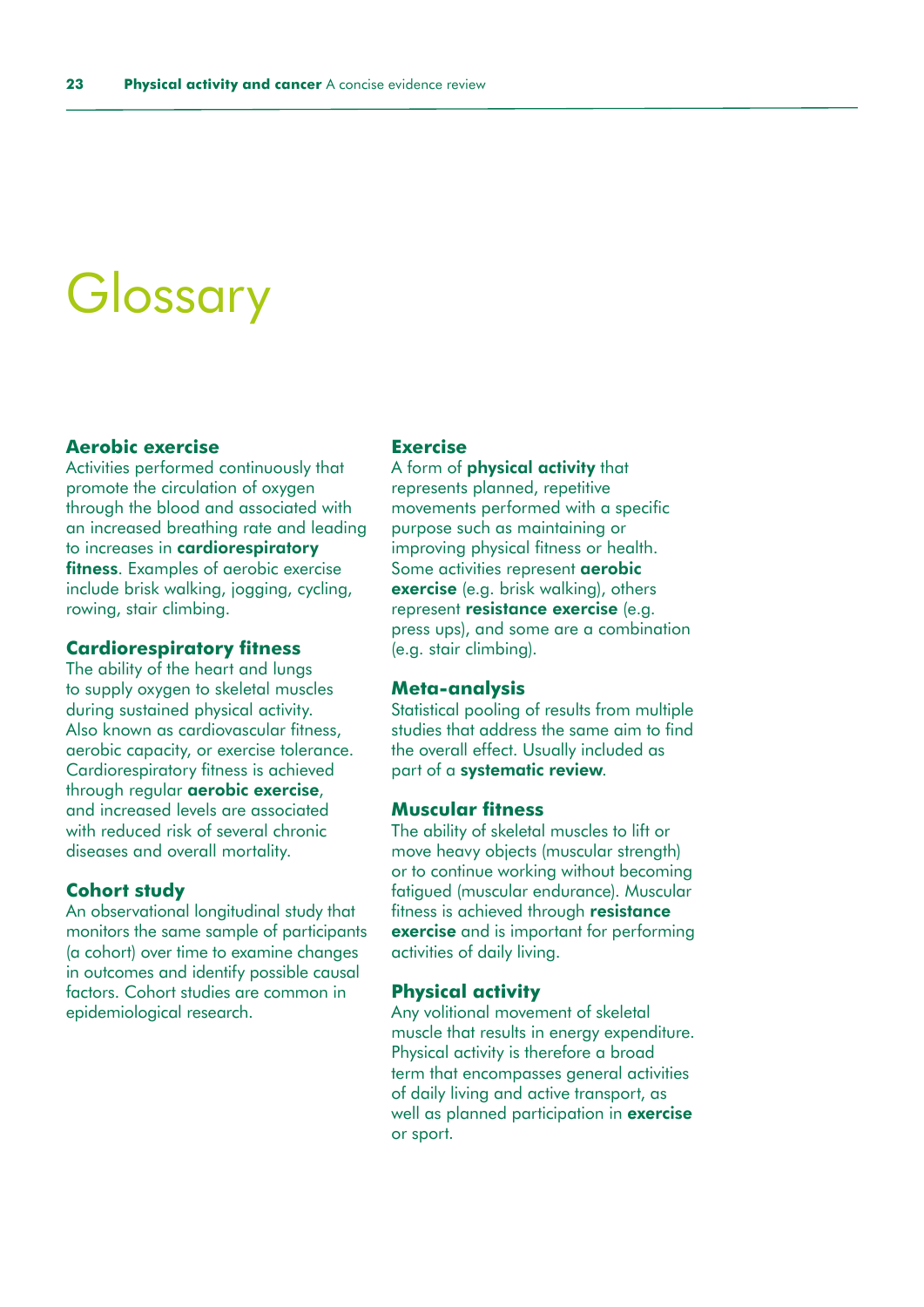### **Randomised controlled trial (RCT)**

An experimental study that randomly allocates participants to receive an intervention (e.g. exercise programme) or a control condition, and compares the outcomes to assess the effectiveness of the intervention.

### **Resistance exercise**

Activities that cause skeletal muscles to contract against an external force, leading to increases in muscular fitness. Examples include lifting and lowering weighted objects, or pushing against stretchy bands or one's own body weight as in press ups or leg squats.

### **Systematic review**

A review that follows a predefined protocol to systematically identify and appraise studies on a subject in order to provide unbiased conclusions based on the totality of evidence. Often includes a meta-analysis of the data.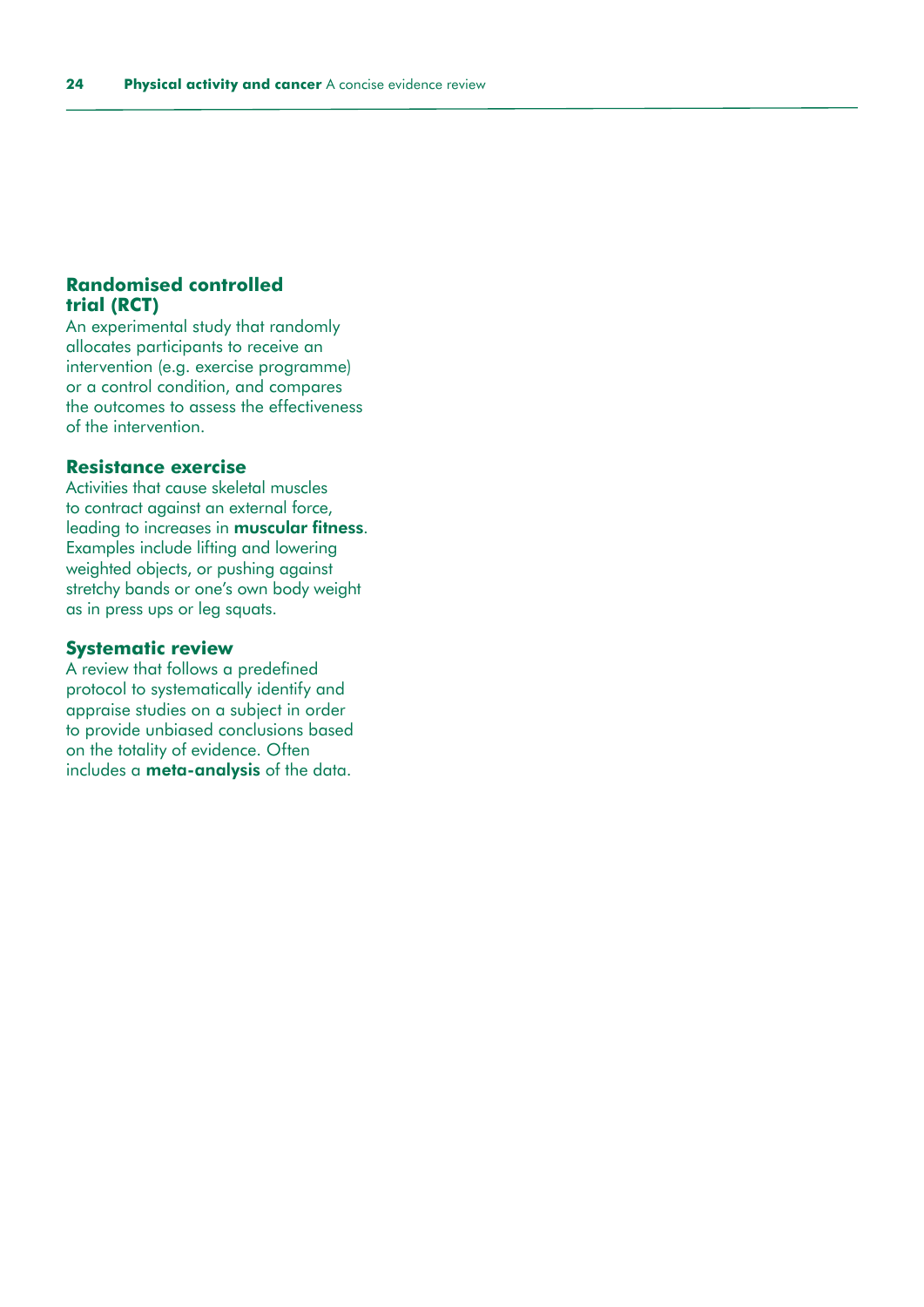# <span id="page-24-0"></span>References

- 1. Maddams J, Utley M, Moller H. Projections of cancer prevalence in the United Kingdom, 2010–2040. British Journal of Cancer 2012; 107:1195-1202
- 2. Sarfati D, Koczwara B, Jackson C. The impact of comorbidity on cancer and its treatment. CA Cancer Journal for Clinicians 2016;66:337-50
- 3. Demark-Wahnefried W, Peterson B, McBride C, Lipkus I, Clipp E. Current health behaviors and readiness to pursue lifestyle changes among men and women diagnosed with early stage prostate and breast carcinomas. Cancer 2000;88:674–84
- 4. Fisher A, Williams K, Beeken R, Wardle J. Recall of physical activity advice was associated with higher levels of physical activity in colorectal cancer patients. BMJ Open 2015;5(4)
- 5. Jones LW, Courneya KS. Exercise discussions during cancer treatment consultations. Cancer Practice 2002;10:66-74
- 6. Macmillan Cancer Support. The importance of physical activity for people living with and beyond cancer: a concise evidence review. 2011
- 7. Macmillan Cancer Support. Physical activity and cancer: a summary of the evidence. 2017
- 8. O'Connell N, Mansfield L, Kay T, Fortune J, Kanya L, Grigsby-Duffy L, Fox-Rushby J, Mead C. The relationship between healthy lifestyle behaviours and outcomes for people living with and beyond cancer: an overview of systematic reviews. Brunel University, 2016
- 9. O'Connell N, Mansfield L, Kay T, Kanya L, Grigsby-Duffy L, Mead C. A systematic overview of reviews of the effectiveness and cost effectiveness of interventions to promote healthy lifestyle behaviours in people living with or beyond cancer. Brunel University, 2016.
- 10. Silver JK, Baima J. Cancer prehabilitation: an opportunity to decrease treatment-related morbidity, increase cancer treatment options, and improve physical and psychological health outcomes. American Journal of Physical Medicine & Rehabilitation 2013; 92:715-27
- 11. Loughney L, West MA, Kemp GJ, Grocott MP, Jack S. Exercise intervention in people with cancer undergoing adjuvant cancer treatment following surgery: a systematic review. European Journal of Surgical Oncology 2015;41:1590-602
- 12. Cavalheri V, Granger C. Preoperative exercise training for patients with non-small cell lung cancer. Cochrane Database of Systematic Reviews 2017;6
- 13. Hijazi Y, Gondal U, Aziz O. A systematic review of prehabilitation programs in abdominal cancer surgery. International Journal of Surgery 2017;39:156-62
- 14. Chang JI, Lam V, Patel MI. Preoperative pelvic floor muscle exercise and post-prostatectomy incontinence: a systematic review and metaanalysis. European Urology 2016; 69:460-67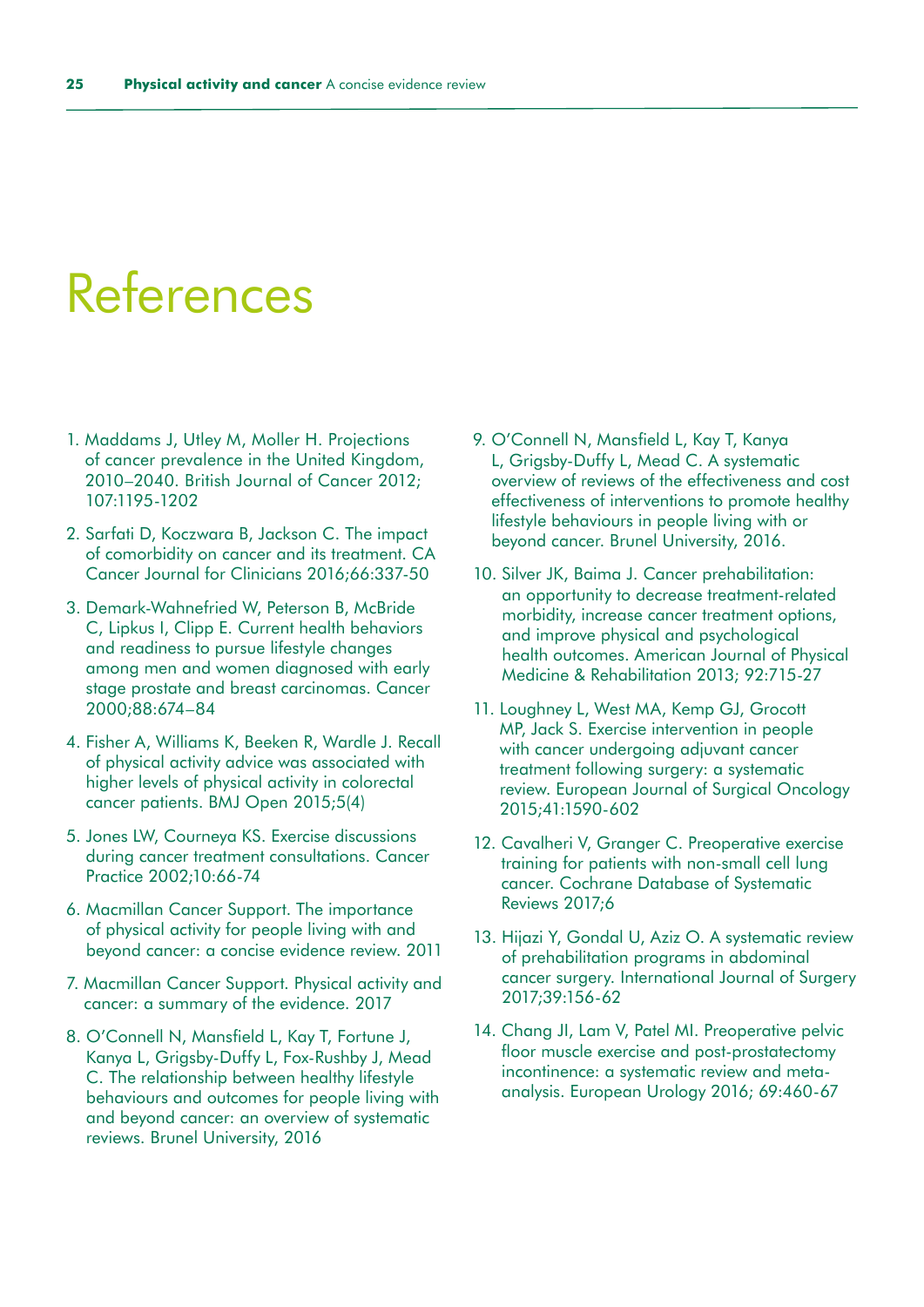- 15. Van Moll CCA, Schep G, Vreugdenhil A, Hans H. C. M. Savelberg HHCM, Husson O. The effect of training during treatment with chemotherapy on muscle strength and endurance capacity: A systematic review, Acta Oncologica, 2016;55:539-46
- 16. Stene GB, Helbostad JL, Balstad TR, Riphagen II, Kaasa S, Oldervoll LM. Effect of physical exercise on muscle mass and strength in cancer patients during treatment: a systematic review. Critical Reviews in Oncology/Hematology. 2013;88:573-93
- 17. Furmaniak AC, Menig M, Markes MH. Exercise for women receiving adjuvant therapy for breast cancer. Cochrane Database of Systematic Reviews 2016;9
- 18. Gardner JR, Livingston PM, Fraser SF. Effects of exercise on treatment-related adverse effects for patients with prostate cancer receiving androgen-deprivation therapy: a systematic review. Journal of Clinical Oncology. 2014;32:335-46
- 19. Baumann FT, Zopf EM, Bloch W. Clinical exercise interventions in prostate cancer patients – a systematic review of randomized controlled trials. Support Care Cancer 2012;20:221-33
- 20. van Haren IE, Timmerman H, Potting CM, Blijlevens NM, Staal JB, Nijhuis-van der Sanden MW. Physical exercise for patients undergoing hematopoietic stem cell transplantation: systematic review and meta-analyses of randomized controlled trials. Physical Therapy 2013 93:514-28
- 21. Cramp F, Byron-Daniel J. Exercise for the management of cancer-related fatigue in adults. Cochrane Database of Systematic Reviews 2012;11
- 22. Capozzi LC, Nishimura KC, McNeely ML, Lau H, Culos-Reed SN. The impact of physical activity on health-related fitness and quality of life for patients with head and neck cancer: a systematic review. British Journal of Sports Medicine 2016;50:325-38
- 23. Adams SC, Segal RJ, McKenzie DC, Vallerand JR, Morielli AR, Mackey JR, Gelmon K, Friedenreich CM, Reid RD, Courneya KS. Impact of resistance and aerobic exercise on sarcopenia and dynapenia in breast cancer patients receiving adjuvant chemotherapy: a multicenter randomized controlled trial. Breast Cancer Research and Treatment 2016;158:497-507
- 24. Craft LL, Vaniterson EH, Helenowski IB, Rademaker AW, Courneya KS. Exercise effects on depressive symptoms in cancer survivors: a systematic review and meta-analysis. Cancer Epidemiology Biomarkers & Prevention 2012;21:3-19
- 25. Mishra SI, Scherer RW, Snyder C, Geigle PM, Berlanstein DR, Topaloglu O. Exercise interventions on health-related quality of life for people with cancer during active treatment. Cochrane Database Systematic Reviews 2012;8
- 26. Chiu HY, Huang HC, Chen PY, Hou WH, Tsai PS. Walking improves sleep in individuals with cancer: a meta-analysis of randomized controlled trials. Oncology Nursing Forum 2015;42:E54-62
- 27. Fong DY, Ho JW, Hui BP, Lee AM, Macfarlane DJ, Leung SS, Cerin E, Chan WY, Leung IP, Lam SH, Taylor AJ, Cheng KK. Physical activity for cancer survivors: meta-analysis of randomised controlled trials. British Medical Journal 2012;344:e70
- 28. Cavalheri V, Tahirah F, Nonoyama M, Jenkins S, Hill K. Exercise training undertaken by people within 12 months of lung resection for non-small cell lung cancer. Cochrane Database of Systematic Reviews 2013;7.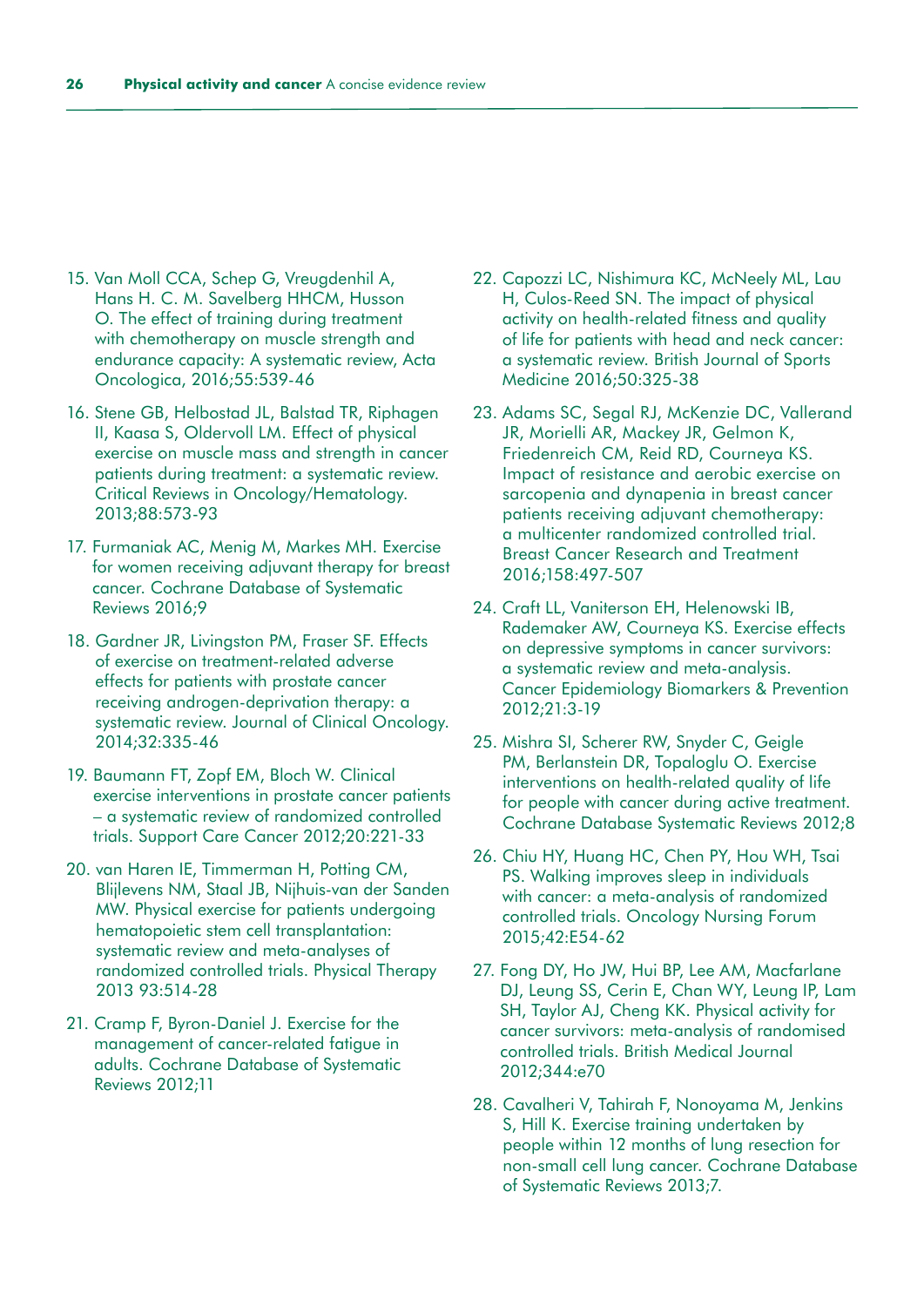- 29. Cramer H, Lauche R, Klose P, Dobos G, Langhorst J. A systematic review and metaanalysis of exercise interventions for colorectal cancer patients. European Journal of Cancer Care 2014;23:3-14
- 30. Irwin ML, Cartmel B, Gross CP, Ercolano E, Li F, Yao X, Fiellin M, Capozza S, Rothbard M, Zhou Y, Harrigan M, Sanft T, Schmitz K, Neogi T, Hershman D, Ligibel J. Randomized exercise trial of aromatase inhibitor-induced arthralgia in breast cancer survivors. Journal of Clinical Oncology 2015;33:1104-11
- 31. Mishra SI, Scherer RW, Geigle PM, Berlanstein DR, Topaloglu O, Gotay CC, Snyder C. Exercise interventions on health-related quality of life for cancer survivors. Cochrane Database Systematic Reviews 2012;8
- 32. Lowe SS, Watanabe, SM, Courneya, KS. Physical activity as a supportive care intervention in palliative cancer patients: a systematic review. Journal of Supportive Oncology 2009;7:27-34
- 33. Albrecht TA, Taylor AG. Physical activity in patients with advanced-stage cancer: a systematic review of the literature. Clinical Journal of Oncology Nursing 200316:293-300
- 34. Beaton R, Pagdin-Friesen W, Robertson C, Vigar C, Watson H, Harris SR. Effects of exercise intervention on persons with metastatic cancer: a systematic review. Physiotherapy Canada 2009;61:141-53
- 35. Dittus KL, Gramling RE, Ades PA. Exercise interventions for individuals with advanced cancer: a systematic review. Preventive Medicine 2017 (advance online publication)
- 36. Quist M, Adamsen L, Rørth M, Laursen JH, Christensen KB, Langer SW. The Impact of a Multidimensional exercise intervention on physical and functional capacity, anxiety, and depression in patients with advancedstage lung cancer undergoing chemotherapy. Integrated Cancer Therapies 2015;14:341-9
- 37. Bourke L, Gilbert S, Hooper R, Steed LA, Joshi M, Catto JW, Saxton JM, Rosario DJ. Lifestyle changes for improving disease-specific quality of life in sedentary men on long-term androgen-deprivation therapy for advanced prostate cancer: a randomised controlled trial. European Urology 2014;65:865-72
- 38. Ligibel JA, Giobbie-Hurder A, Shockro L, Campbell N, Partridge AH, Tolaney SM, Lin NU, Winer EP. Randomized trial of a physical activity intervention in women with metastatic breast cancer. Cancer 2016;122:1169-77
- 39. Jensen W, Baumann FT, Stein A, Bloch W, Bokemeyer C, de Wit M, Oechsle K. Exercise training in patients with advanced gastrointestinal cancer undergoing palliative chemotherapy: a pilot study. Supportive Care in Cancer 2014 ;22:1797-806
- 40. Rief H, Petersen LC, Omlor G, Akbar M, Bruckner T, Rieken S, Haefner MF, Schlampp I, Förster R, Debus J, Welzel T. The effect of resistance training during radiotherapy on spinal bone metastases in cancer patients: a randomized trial. Radiotherapy and Oncology 2014;112:133-9
- 41. Start Active, Stay Active: a report on physical activity for health from the four home countries' Chief Medical Officers. 2011. Department of Health.
- 42. Lahart IM, Metsios GS, Nevill AM, Carmichael AR. Physical activity, risk of death and recurrence in breast cancer survivors: a systematic review and meta-analysis of epidemiological studies. Acta Oncologica 2015;54:635-54.
- 43. Kenfield SA, Stampfer MJ, Giovannucci E, Chan JM. Physical activity and survival after prostate cancer diagnosis in the health professionals follow-up study. Journal of Clinical Oncology 2011; 29:726-32.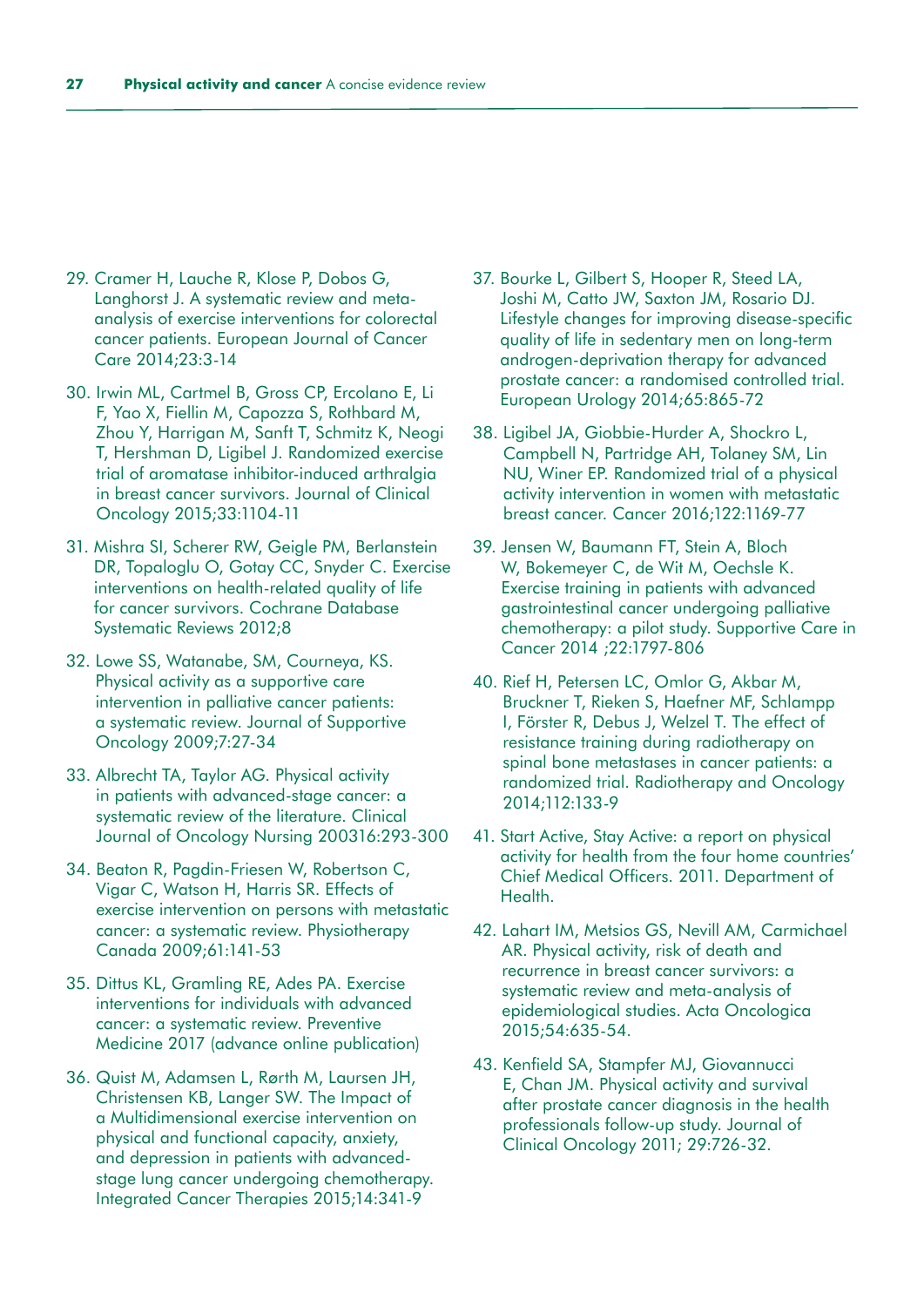- 44. Richman EL, Kenfield SA, Stampfer MJ, Paciorek A, Carroll PR, Chan JM. Physical activity after diagnosis and risk of prostate cancer progression: data from the cancer of the prostate strategic urologic research endeavor. Cancer Research 2011;71:3889-95
- 45. Meyerhardt JA, Giovannucci EL, Holmes MD, Chan AT, Chan JA, Colditz GA, Fuchs CS. Physical activity and survival after colorectal cancer diagnosis. Journal of Clinical Oncology 2006; 24, 3527-34
- 46. Meyerhardt JA, Heseltine D, Niedzwiecki D, Hollis D, Saltz LB, Mayer RJ, Thomas J, Nelson H, Whittom R, Hantel A, Schilsky RL, Fuchs CS. Impact of physical activity on cancer recurrence and survival in patients with stage III colon cancer: findings from CALGB 89803. Journal of Clinical Oncology 2006; 24: 3535-41
- 47. Meyerhardt JA, Giovannucci EL, Ogino S, Kirkner GJ, Chan AT, Willett W, Fuchs CS. Physical activity and male colorectal cancer survival. Archives of Internal Medicine 2009;169: 2102-08
- 48. Jones LW, Watson D, Herndon JE 2nd, Eves ND, Haithcock BE, Loewen G, Kohman L. Peak oxygen consumption and long-term all-cause mortality in non-small cell lung cancer. Cancer 2010;116:4825-32
- 49. Ruden E, Reardon DA, Coan AD, Herndon JE 2nd, Hornsby WE, West M, Fels DR, Desjardins A, Vredenburgh JJ, Waner E, Friedman AH, Friedman HS, Peters KB, Jones LW. Exercise behavior, functional capacity, and survival in adults with malignant recurrent glioma. Journal of Clinical Oncology 2011;29:2918-23
- 50. Buffart LM, Galvão DA, Brug J, Chinapaw MJM, Newton RU. Evidence-based physical activity guidelines for cancer survivors: current guidelines, knowledge gaps and future research directions. Cancer Treatment Reviews 2014;40:327-40
- 51. Grande AJ, Silva V, Riera R, Medeiros A, Vitoriano SG, Peccin MS, Maddocks M. Exercise for cancer cachexia in adults. Cochrane Database of Systematic Reviews 2014;11
- 52. Chen JJ, Wu PT, Middlekauff HR, Nguyen KL. Aerobic exercise in anthracycline-induced cardiotoxicity: a systematic review of current evidence and future directions. American Journal of Physiology – Heart and Circulatory Physiology 2017;312:H213-22
- 53. Macmillan Cancer Support, What Motivates people with cancer to get active? 2015